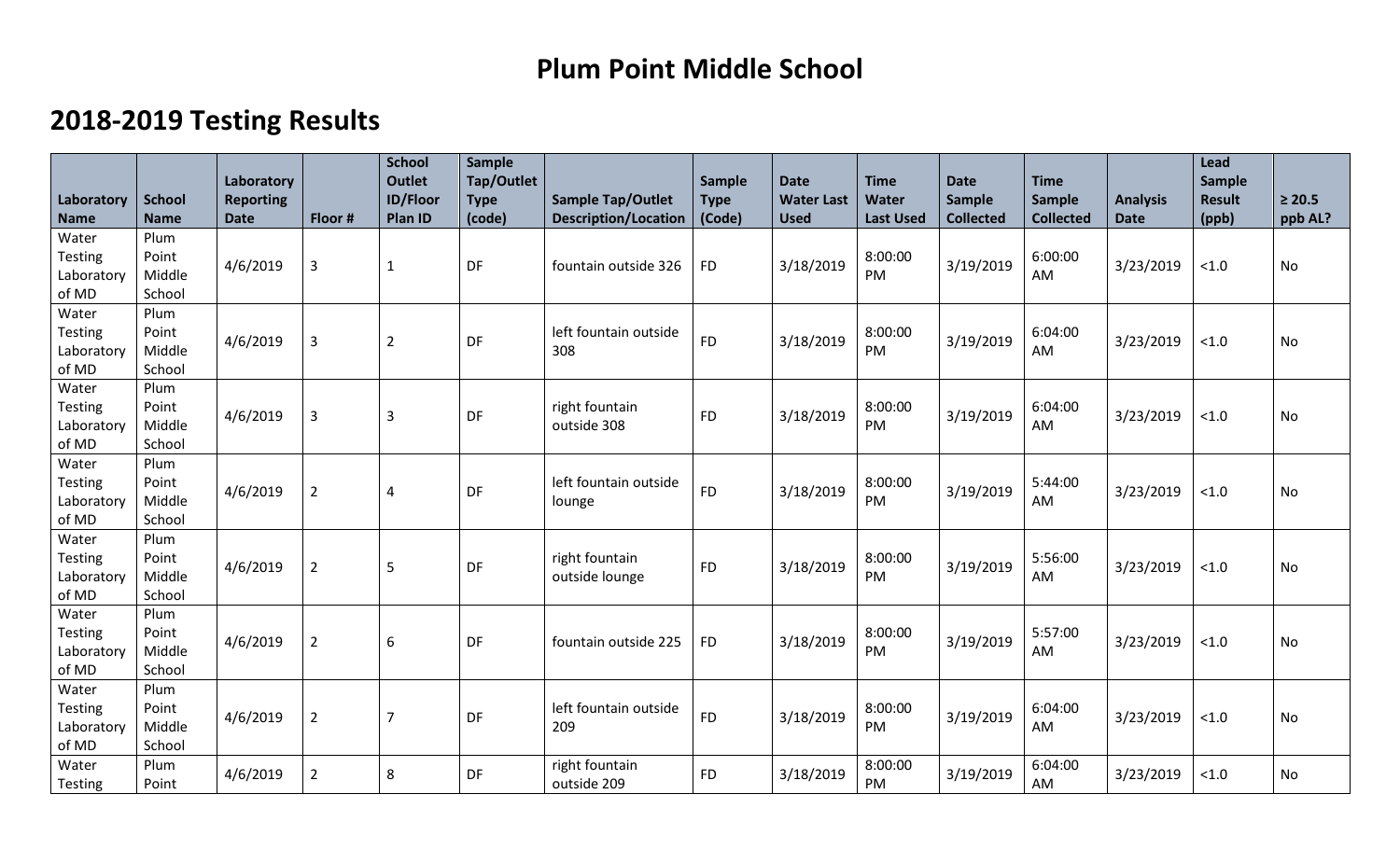| Laboratory     | Middle |          |                |    |           |                       |           |           |         |           |         |           |       |           |
|----------------|--------|----------|----------------|----|-----------|-----------------------|-----------|-----------|---------|-----------|---------|-----------|-------|-----------|
| of MD          | School |          |                |    |           |                       |           |           |         |           |         |           |       |           |
| Water          | Plum   |          |                |    |           |                       |           |           |         |           |         |           |       |           |
| <b>Testing</b> | Point  | 4/6/2019 | $\overline{2}$ | 9  | <b>DF</b> | cafeteria fountain by | <b>FD</b> | 3/18/2019 | 8:00:00 | 3/19/2019 | 6:11:00 | 3/23/2019 | < 1.0 | No        |
| Laboratory     | Middle |          |                |    |           | stairwell             |           |           | PM      |           | AM      |           |       |           |
| of MD          | School |          |                |    |           |                       |           |           |         |           |         |           |       |           |
| Water          | Plum   |          |                |    |           |                       |           |           |         |           |         |           |       |           |
| <b>Testing</b> | Point  | 4/6/2019 | $\overline{2}$ | 10 | DF        | cafeteria fountain    | <b>FD</b> | 3/18/2019 | 8:00:00 | 3/19/2019 | 6:12:00 | 3/23/2019 | < 1.0 | No        |
| Laboratory     | Middle |          |                |    |           | outside kitchen       |           |           | PM      |           | AM      |           |       |           |
| of MD          | School |          |                |    |           |                       |           |           |         |           |         |           |       |           |
| Water          | Plum   |          |                |    |           |                       |           |           |         |           |         |           |       |           |
| Testing        | Point  | 4/6/2019 | $\overline{2}$ | 11 | DF        |                       | <b>FD</b> | 3/18/2019 | 8:00:00 | 3/19/2019 | 5:53:00 | 3/23/2019 | < 1.0 | No        |
| Laboratory     | Middle |          |                |    |           | accupure              |           |           | PM      |           | AM      |           |       |           |
| of MD          | School |          |                |    |           |                       |           |           |         |           |         |           |       |           |
| Water          | Plum   |          |                |    |           |                       |           |           |         |           |         |           |       |           |
| <b>Testing</b> | Point  | 4/6/2019 | $\overline{2}$ | 12 | DF        | fountain outside      | <b>FD</b> | 3/18/2019 | 8:00:00 | 3/19/2019 | 6:11:00 | 3/23/2019 | < 1.0 | No        |
| Laboratory     | Middle |          |                |    |           | lounge                |           |           | PM      |           | AM      |           |       |           |
| of MD          | School |          |                |    |           |                       |           |           |         |           |         |           |       |           |
| Water          | Plum   |          |                |    |           |                       |           |           |         |           |         |           |       |           |
| <b>Testing</b> | Point  | 4/6/2019 |                |    | <b>DF</b> | fountain outside tech | <b>FD</b> |           | 8:00:00 |           | 6:19:00 |           |       |           |
| Laboratory     | Middle |          | $\overline{2}$ | 13 |           | ed                    |           | 3/18/2019 | PM      | 3/19/2019 | AM      | 3/23/2019 | < 1.0 | No        |
| of MD          | School |          |                |    |           |                       |           |           |         |           |         |           |       |           |
| Water          | Plum   |          |                |    |           |                       |           |           |         |           |         |           |       |           |
| <b>Testing</b> | Point  |          |                |    |           |                       |           |           | 8:00:00 |           | 6:17:00 |           |       |           |
| Laboratory     | Middle | 4/6/2019 | $\mathbf{1}$   | 14 | DF        | fountain outside 149  | <b>FD</b> | 3/18/2019 | PM      | 3/19/2019 | AM      | 3/23/2019 | < 1.0 | <b>No</b> |
| of MD          | School |          |                |    |           |                       |           |           |         |           |         |           |       |           |
| Water          | Plum   |          |                |    |           |                       |           |           |         |           |         |           |       |           |
| Testing        | Point  |          |                |    |           | left fountain outside | <b>FD</b> |           | 8:00:00 |           | 6:15:00 |           |       |           |
| Laboratory     | Middle | 4/6/2019 | $\mathbf{1}$   | 15 | DF        | 109                   |           | 3/18/2019 | PM      | 3/19/2019 | AM      | 3/23/2019 | < 1.0 | <b>No</b> |
| of MD          | School |          |                |    |           |                       |           |           |         |           |         |           |       |           |
| Water          | Plum   |          |                |    |           |                       |           |           |         |           |         |           |       |           |
| Testing        | Point  |          |                |    |           | right fountain        |           |           | 8:00:00 |           | 6:15:00 |           |       |           |
| Laboratory     | Middle | 4/6/2019 | $\mathbf{1}$   | 16 | DF        | outside 109           | <b>FD</b> | 3/18/2019 | PM      | 3/19/2019 | AM      | 3/23/2019 | < 1.0 | No        |
| of MD          | School |          |                |    |           |                       |           |           |         |           |         |           |       |           |
| Water          | Plum   |          |                |    |           |                       |           |           |         |           |         |           |       |           |
| <b>Testing</b> | Point  |          |                |    |           |                       |           |           | 8:00:00 |           | 6:22:00 |           |       |           |
| Laboratory     | Middle | 4/6/2019 | $\mathbf{1}$   | 17 | DF        | left fountain outside | <b>FD</b> | 3/18/2019 | PM      | 3/19/2019 | AM      | 3/23/2019 | < 1.0 | <b>No</b> |
| of MD          | School |          |                |    |           |                       |           |           |         |           |         |           |       |           |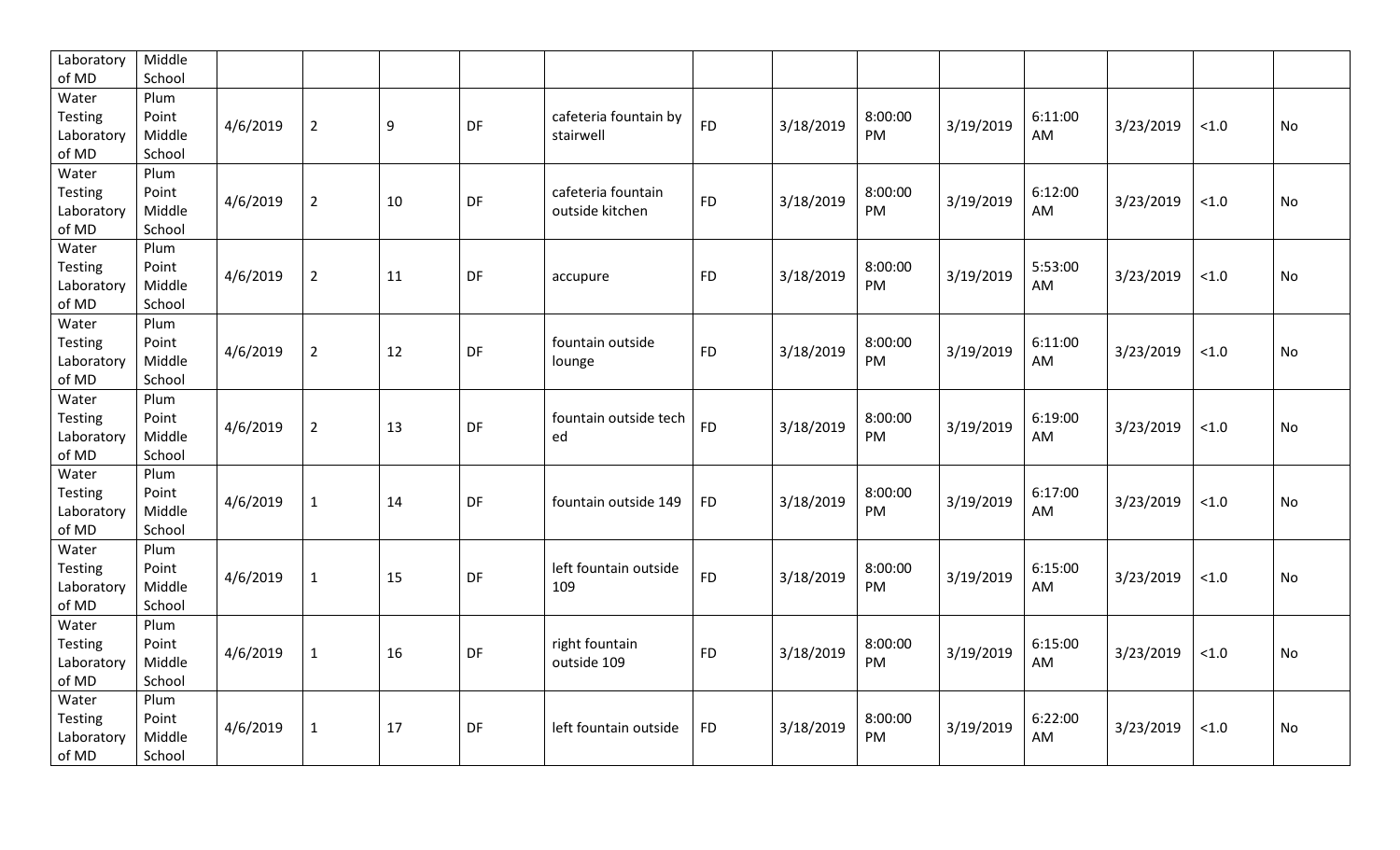| Water<br>Testing<br>Laboratory<br>of MD        | Plum<br>Point<br>Middle<br>School | 4/6/2019 | $\mathbf{1}$   | 18 | DF         | right fountain<br>outside            | <b>FD</b> | 3/18/2019 | 8:00:00<br>PM | 3/19/2019 | 6:22:00<br>AM | 3/23/2019 | $<1.0$ | No |
|------------------------------------------------|-----------------------------------|----------|----------------|----|------------|--------------------------------------|-----------|-----------|---------------|-----------|---------------|-----------|--------|----|
| Water<br>Testing<br>Laboratory<br>of MD        | Plum<br>Point<br>Middle<br>School | 4/6/2019 | $\mathbf{1}$   | 19 | DF         | gym fountain by girls<br>locker room | <b>FD</b> | 3/18/2019 | 8:00:00<br>PM | 3/19/2019 | 6:21:00<br>AM | 3/23/2019 | $<1.0$ | No |
| Water<br><b>Testing</b><br>Laboratory<br>of MD | Plum<br>Point<br>Middle<br>School | 4/6/2019 | $\mathbf{1}$   | 20 | DF         | gym fountain by boys<br>locker room  | <b>FD</b> | 3/18/2019 | 8:00:00<br>PM | 3/19/2019 | 6:21:00<br>AM | 3/23/2019 | $<1.0$ | No |
| Water<br>Testing<br>Laboratory<br>of MD        | Plum<br>Point<br>Middle<br>School | 4/6/2019 | $\mathbf{1}$   | 21 | DF         | fountain in girls<br>locker room     | <b>FD</b> | 3/18/2019 | 8:00:00<br>PM | 3/19/2019 | 6:20:00<br>AM | 3/23/2019 | $<1.0$ | No |
| Water<br>Testing<br>Laboratory<br>of MD        | Plum<br>Point<br>Middle<br>School | 4/6/2019 | $\mathbf{1}$   | 22 | DF         | fountain in boys<br>locker room      | <b>FD</b> | 3/18/2019 | 8:00:00<br>PM | 3/19/2019 | 6:18:00<br>AM | 3/23/2019 | $<1.0$ | No |
| Water<br><b>Testing</b><br>Laboratory<br>of MD | Plum<br>Point<br>Middle<br>School | 4/6/2019 | $\mathbf{3}$   | 23 | CR         | faucet in 362                        | <b>FD</b> | 3/18/2019 | 8:00:00<br>PM | 3/19/2019 | 5:57:00<br>AM | 3/23/2019 | 4.5    | No |
| Water<br><b>Testing</b><br>Laboratory<br>of MD | Plum<br>Point<br>Middle<br>School | 4/6/2019 | $\mathbf{3}$   | 24 | CR         | accupure in 361                      | <b>FD</b> | 3/18/2019 | 8:00:00<br>PM | 3/19/2019 | 5:56:00<br>AM | 3/23/2019 | $<1.0$ | No |
| Water<br><b>Testing</b><br>Laboratory<br>of MD | Plum<br>Point<br>Middle<br>School | 4/6/2019 | $\overline{3}$ | 25 | CR         | faucet in 361                        | <b>FD</b> | 3/18/2019 | 8:00:00<br>PM | 3/19/2019 | 5:55:00<br>AM | 3/23/2019 | 1.5    | No |
| Water<br>Testing<br>Laboratory<br>of MD        | Plum<br>Point<br>Middle<br>School | 4/6/2019 | $\overline{3}$ | 26 | ${\sf CR}$ | faucet in 348                        | <b>FD</b> | 3/18/2019 | 8:00:00<br>PM | 3/19/2019 | 5:57:00<br>AM | 3/23/2019 | $<1.0$ | No |
| Water<br>Testing                               | Plum<br>Point                     | 4/6/2019 | $\overline{3}$ | 27 | CR         | faucet in 338                        | <b>FD</b> | 3/18/2019 | 8:00:00<br>PM | 3/19/2019 | 5:58:00<br>AM | 3/23/2019 | 2.5    | No |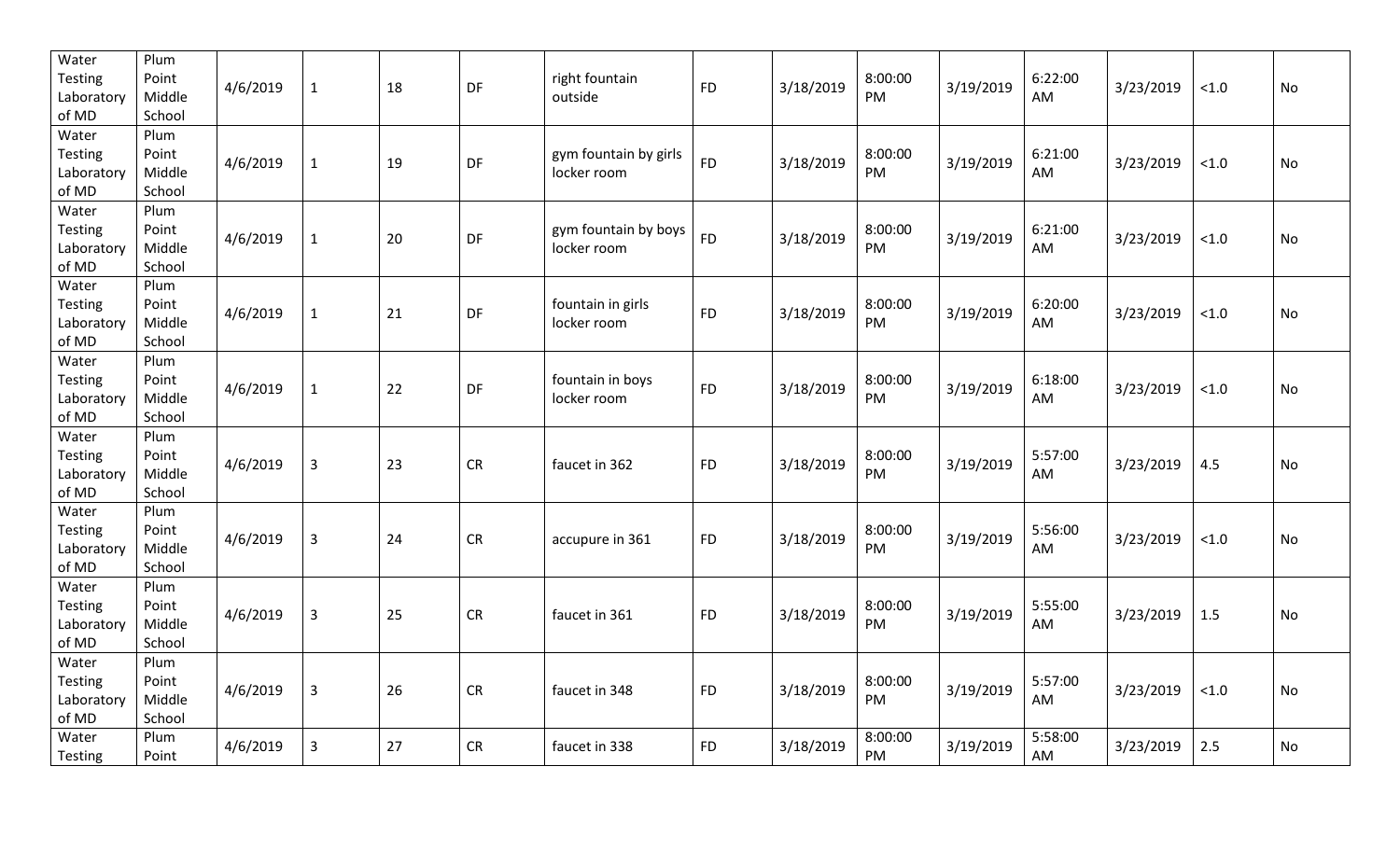| Laboratory | Middle |          |                |    |           |                  |           |           |         |           |         |           |        |           |
|------------|--------|----------|----------------|----|-----------|------------------|-----------|-----------|---------|-----------|---------|-----------|--------|-----------|
| of MD      | School |          |                |    |           |                  |           |           |         |           |         |           |        |           |
| Water      | Plum   |          |                |    |           |                  |           |           |         |           |         |           |        |           |
| Testing    | Point  | 4/6/2019 | $\overline{3}$ | 28 | <b>CR</b> | faucet in 339    | <b>FD</b> | 3/18/2019 | 8:00:00 | 3/19/2019 | 5:59:00 | 3/23/2019 | 3.6    | <b>No</b> |
| Laboratory | Middle |          |                |    |           |                  |           |           | PM      |           | AM      |           |        |           |
| of MD      | School |          |                |    |           |                  |           |           |         |           |         |           |        |           |
| Water      | Plum   |          |                |    |           |                  |           |           |         |           |         |           |        |           |
| Testing    | Point  | 4/6/2019 | $\mathbf{3}$   | 29 | <b>CR</b> | faucet in 307    | <b>FD</b> | 3/18/2019 | 8:00:00 | 3/19/2019 | 6:01:00 | 3/23/2019 | 1.7    | No        |
| Laboratory | Middle |          |                |    |           |                  |           |           | PM      |           | AM      |           |        |           |
| of MD      | School |          |                |    |           |                  |           |           |         |           |         |           |        |           |
| Water      | Plum   |          |                |    |           |                  |           |           |         |           |         |           |        |           |
| Testing    | Point  | 4/6/2019 | $\mathbf{3}$   | 30 | <b>CR</b> | faucet in 308    | <b>FD</b> | 3/18/2019 | 8:00:00 | 3/19/2019 | 6:02:00 | 3/23/2019 | 2.1    | No        |
| Laboratory | Middle |          |                |    |           |                  |           |           | PM      |           | AM      |           |        |           |
| of MD      | School |          |                |    |           |                  |           |           |         |           |         |           |        |           |
| Water      | Plum   |          |                |    |           |                  |           |           |         |           |         |           |        |           |
| Testing    | Point  | 4/6/2019 | $\mathsf{3}$   | 31 | <b>CR</b> | faucet in 310    | <b>FD</b> | 3/18/2019 | 8:00:00 | 3/19/2019 | 6:03:00 | 3/23/2019 | 1.6    | No        |
| Laboratory | Middle |          |                |    |           |                  |           |           | PM      |           | AM      |           |        |           |
| of MD      | School |          |                |    |           |                  |           |           |         |           |         |           |        |           |
| Water      | Plum   |          |                |    |           |                  |           |           |         |           |         |           |        |           |
| Testing    | Point  |          |                |    |           |                  |           |           | 8:00:00 |           | 6:03:00 |           |        |           |
| Laboratory | Middle | 4/6/2019 | $\mathsf{3}$   | 32 | <b>CR</b> | faucet in 314    | <b>FD</b> | 3/18/2019 | PM      | 3/19/2019 | AM      | 3/23/2019 | 3.1    | No        |
| of MD      | School |          |                |    |           |                  |           |           |         |           |         |           |        |           |
| Water      | Plum   |          |                |    |           |                  |           |           |         |           |         |           |        |           |
| Testing    | Point  |          |                |    |           |                  |           |           | 8:00:00 |           | 6:04:00 |           |        |           |
| Laboratory | Middle | 4/6/2019 | $\mathbf{3}$   | 33 | <b>CR</b> | faucet in 316    | <b>FD</b> | 3/18/2019 | PM      | 3/19/2019 | AM      | 3/23/2019 | 2.3    | No        |
| of MD      | School |          |                |    |           |                  |           |           |         |           |         |           |        |           |
| Water      | Plum   |          |                |    |           |                  |           |           |         |           |         |           |        |           |
| Testing    | Point  | 4/6/2019 | $\overline{3}$ | 34 | <b>CR</b> | faucet in 317    | <b>FD</b> |           | 8:00:00 | 3/19/2019 | 6:05:00 |           | 2.7    | <b>No</b> |
| Laboratory | Middle |          |                |    |           |                  |           | 3/18/2019 | PM      |           | AM      | 3/23/2019 |        |           |
| of MD      | School |          |                |    |           |                  |           |           |         |           |         |           |        |           |
| Water      | Plum   |          |                |    |           |                  |           |           |         |           |         |           |        |           |
| Testing    | Point  | 4/6/2019 |                | 35 | <b>CR</b> |                  | <b>FD</b> | 3/18/2019 | 8:00:00 | 3/19/2019 | 6:07:00 |           | < 1.0  | No        |
| Laboratory | Middle |          | $\mathsf{3}$   |    |           | front faucet 367 |           |           | PM      |           | AM      | 3/23/2019 |        |           |
| of MD      | School |          |                |    |           |                  |           |           |         |           |         |           |        |           |
| Water      | Plum   |          |                |    |           |                  |           |           |         |           |         |           |        |           |
| Testing    | Point  |          |                |    |           |                  |           |           | 8:00:00 | 3/19/2019 | 6:07:00 |           |        |           |
| Laboratory | Middle | 4/6/2019 | $\mathsf{3}$   | 36 | <b>CR</b> | back faucet 367  | <b>FD</b> | 3/18/2019 | PM      |           | AM      | 3/23/2019 | $<1.0$ | <b>No</b> |
| of MD      | School |          |                |    |           |                  |           |           |         |           |         |           |        |           |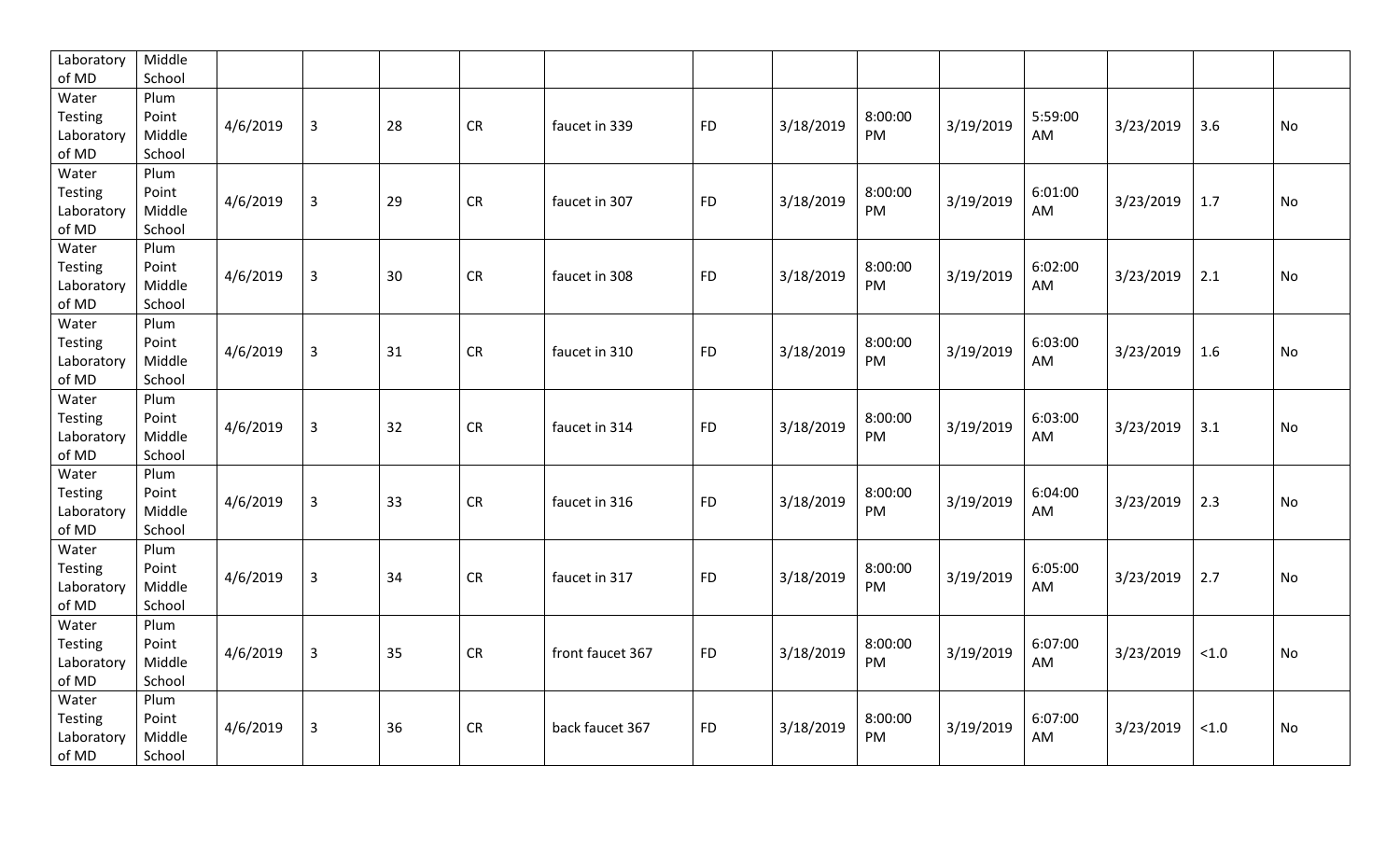| Water<br>Testing<br>Laboratory<br>of MD | Plum<br>Point<br>Middle<br>School | 4/6/2019 | $\overline{3}$ | 37 | CR         | front faucet 370 | <b>FD</b> | 3/18/2019 | 8:00:00<br>PM | 3/19/2019 | 6:08:00<br>AM | 3/23/2019 | 1.6    | No        |
|-----------------------------------------|-----------------------------------|----------|----------------|----|------------|------------------|-----------|-----------|---------------|-----------|---------------|-----------|--------|-----------|
| Water<br>Testing<br>Laboratory<br>of MD | Plum<br>Point<br>Middle<br>School | 4/6/2019 | $\overline{3}$ | 38 | CR         | back faucet 370  | <b>FD</b> | 3/18/2019 | 8:00:00<br>PM | 3/19/2019 | 6:08:00<br>AM | 3/23/2019 | $<1.0$ | No        |
| Water<br>Testing<br>Laboratory<br>of MD | Plum<br>Point<br>Middle<br>School | 4/6/2019 | $\overline{2}$ | 39 | CR         | faucet 233       | <b>FD</b> | 3/18/2019 | 8:00:00<br>PM | 3/19/2019 | 5:58:00<br>AM | 3/23/2019 | $<1.0$ | No        |
| Water<br>Testing<br>Laboratory<br>of MD | Plum<br>Point<br>Middle<br>School | 4/6/2019 | $\overline{2}$ | 40 | CR         | faucet 234       | <b>FD</b> | 3/18/2019 | 8:00:00<br>PM | 3/19/2019 | 5:59:00<br>AM | 3/23/2019 | < 1.0  | No        |
| Water<br>Testing<br>Laboratory<br>of MD | Plum<br>Point<br>Middle<br>School | 4/6/2019 | $\overline{2}$ | 41 | CR         | faucet 207       | <b>FD</b> | 3/18/2019 | 8:00:00<br>PM | 3/19/2019 | 6:01:00<br>AM | 3/23/2019 | $<1.0$ | No        |
| Water<br>Testing<br>Laboratory<br>of MD | Plum<br>Point<br>Middle<br>School | 4/6/2019 | $\overline{2}$ | 42 | ${\sf CR}$ | faucet 208       | <b>FD</b> | 3/18/2019 | 8:00:00<br>PM | 3/19/2019 | 6:02:00<br>AM | 3/23/2019 | < 1.0  | No        |
| Water<br>Testing<br>Laboratory<br>of MD | Plum<br>Point<br>Middle<br>School | 4/6/2019 | $\overline{2}$ | 43 | <b>CR</b>  | faucet in 210    | <b>FD</b> | 3/18/2019 | 8:00:00<br>PM | 3/19/2019 | 6:04:00<br>AM | 3/23/2019 | < 1.0  | No        |
| Water<br>Testing<br>Laboratory<br>of MD | Plum<br>Point<br>Middle<br>School | 4/6/2019 | $\overline{2}$ | 44 | ${\sf CR}$ | faucet in 214    | <b>FD</b> | 3/18/2019 | 8:00:00<br>PM | 3/19/2019 | 6:05:00<br>AM | 3/23/2019 | < 1.0  | <b>No</b> |
| Water<br>Testing<br>Laboratory<br>of MD | Plum<br>Point<br>Middle<br>School | 4/6/2019 | $\overline{2}$ | 45 | ${\sf CR}$ | faucet 216       | <b>FD</b> | 3/18/2019 | 8:00:00<br>PM | 3/19/2019 | 6:05:00<br>AM | 3/23/2019 | $<1.0$ | No        |
| Water<br>Testing                        | Plum<br>Point                     | 4/6/2019 | $\overline{2}$ | 46 | CR         | faucet 217       | <b>FD</b> | 3/18/2019 | 8:00:00<br>PM | 3/19/2019 | 6:08:00<br>AM | 3/23/2019 | < 1.0  | No        |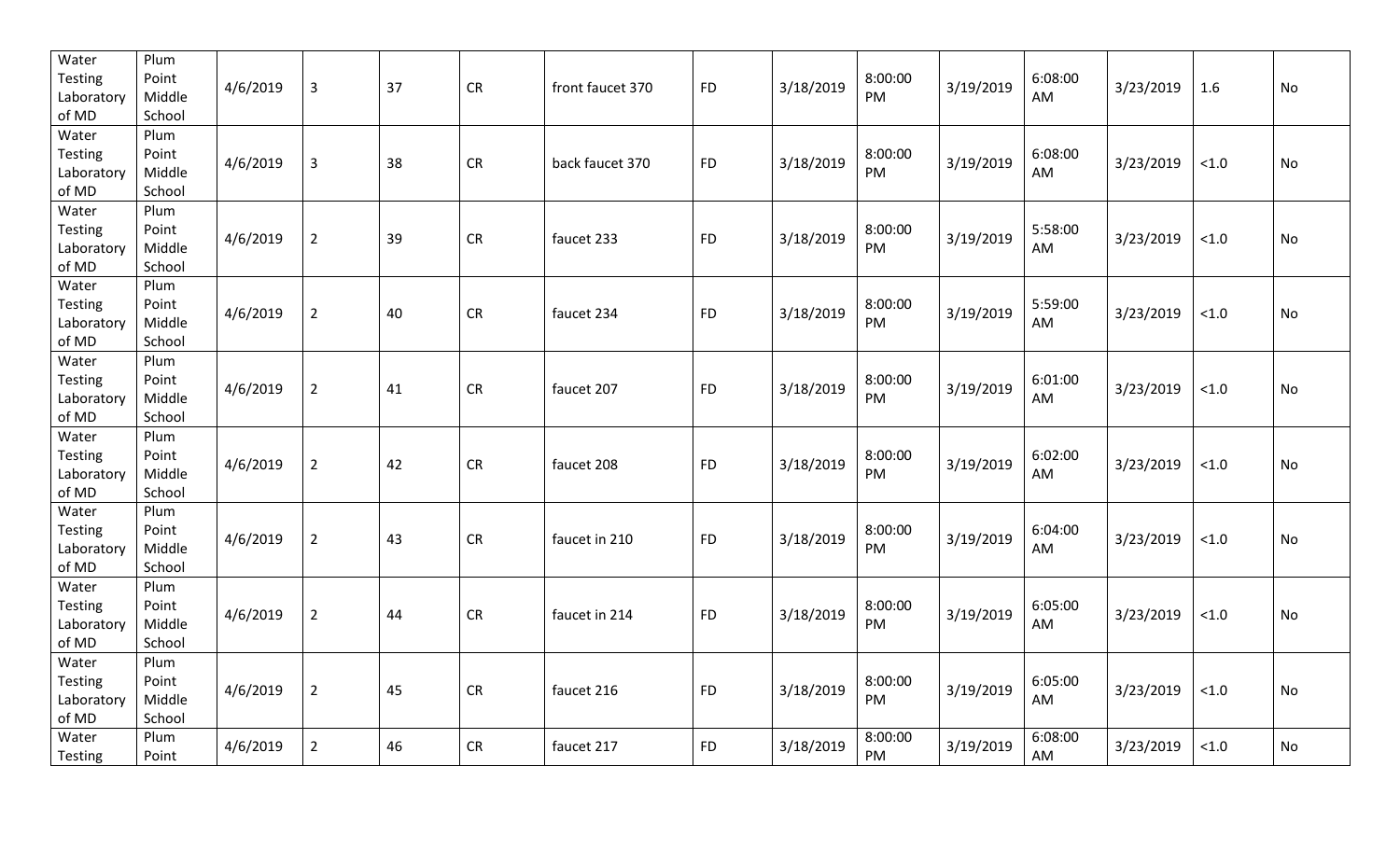| of MD<br>School                                                                                                                                                                |           |
|--------------------------------------------------------------------------------------------------------------------------------------------------------------------------------|-----------|
|                                                                                                                                                                                |           |
| Water<br>Plum                                                                                                                                                                  |           |
| 8:00:00<br>5:53:00<br>Point<br>Testing<br>3/18/2019<br>4/6/2019<br>$\overline{2}$<br>3/19/2019<br>3/23/2019<br>47<br><b>TL</b><br><b>FD</b><br>faucet in lounge<br>< 1.0       | <b>No</b> |
| PM<br>Middle<br>AM<br>Laboratory                                                                                                                                               |           |
| of MD<br>School                                                                                                                                                                |           |
| Water<br>Plum                                                                                                                                                                  |           |
| Testing<br>Point<br>8:00:00<br>6:13:00<br>4/6/2019<br>3/18/2019<br>3/19/2019<br>3/23/2019<br>$\overline{2}$<br>48<br><b>HE</b><br>front right faucet 284<br><b>FD</b><br>< 1.0 | <b>No</b> |
| <b>PM</b><br>Middle<br>AM<br>Laboratory                                                                                                                                        |           |
| of MD<br>School                                                                                                                                                                |           |
| Water<br>Plum                                                                                                                                                                  |           |
| 8:00:00<br>Testing<br>Point<br>middle right faucet<br>6:14:00<br><b>FD</b><br>3/19/2019<br>3/23/2019<br>4/6/2019<br>$\overline{2}$<br>49<br>HE<br>< 1.0                        | No        |
| 3/18/2019<br>PM<br>Middle<br>284<br>AM<br>Laboratory                                                                                                                           |           |
| of MD<br>School                                                                                                                                                                |           |
| Water<br>Plum                                                                                                                                                                  |           |
| 8:00:00<br>6:15:00<br>back right faucet in<br>Testing<br>Point<br><b>FD</b><br>4/6/2019<br>50<br><b>HE</b>                                                                     |           |
| 3/18/2019<br>$\overline{2}$<br>3/19/2019<br>3/23/2019<br>1.2<br>PM<br>Middle<br>284<br>AM<br>Laboratory                                                                        | No        |
| of MD<br>School                                                                                                                                                                |           |
| Water<br>Plum                                                                                                                                                                  |           |
| 8:00:00<br>back left faucet in<br>6:15:00<br>Testing<br>Point                                                                                                                  |           |
| $\overline{2}$<br>HE<br><b>FD</b><br>3/18/2019<br>4/6/2019<br>51<br>3/19/2019<br>3/23/2019<br>< 1.0<br>284<br>PM<br>Laboratory<br>Middle<br>AM                                 | No        |
| of MD<br>School                                                                                                                                                                |           |
| Water<br>Plum                                                                                                                                                                  |           |
| 8:00:00<br>middle back left<br>6:15:00<br><b>Testing</b><br>Point                                                                                                              |           |
| 52<br>3/18/2019<br>3/19/2019<br>3/23/2019<br>4/6/2019<br>$\overline{2}$<br><b>HE</b><br><b>FD</b><br>< 1.0<br>PM<br>Middle<br>faucet in 284<br>AM<br>Laboratory                | <b>No</b> |
| of MD<br>School                                                                                                                                                                |           |
| Water<br>Plum                                                                                                                                                                  |           |
| middle front left<br>8:00:00<br>6:16:00<br>Testing<br>Point                                                                                                                    |           |
| $\overline{2}$<br>53<br><b>FD</b><br>3/18/2019<br>3/19/2019<br>3/23/2019<br>4/6/2019<br>HE<br>< 1.0<br>PM<br>Laboratory<br>Middle<br>faucet in 284<br>AM                       | <b>No</b> |
| of MD<br>School                                                                                                                                                                |           |
| Water<br>Plum                                                                                                                                                                  |           |
| 8:00:00<br>6:16:00<br>left front faucet in<br>Testing<br>Point                                                                                                                 |           |
| $\overline{2}$<br>54<br>3/18/2019<br>3/19/2019<br>4/6/2019<br>HE<br><b>FD</b><br>3/23/2019<br>< 1.0<br>284<br>PM<br>Middle<br>AM<br>Laboratory                                 | No        |
| of MD<br>School                                                                                                                                                                |           |
| Water<br>Plum                                                                                                                                                                  |           |
| left faucet 3<br>6:22:00<br>8:00:00<br>Testing<br>Point                                                                                                                        |           |
| 3/18/2019<br>3/19/2019<br>4/6/2019<br>$\overline{2}$<br>55<br>KS<br><b>FD</b><br>3/23/2019<br>< 1.0<br>PM<br>AM<br>Middle<br>Laboratory<br>compartment sink                    | <b>No</b> |
| of MD<br>School                                                                                                                                                                |           |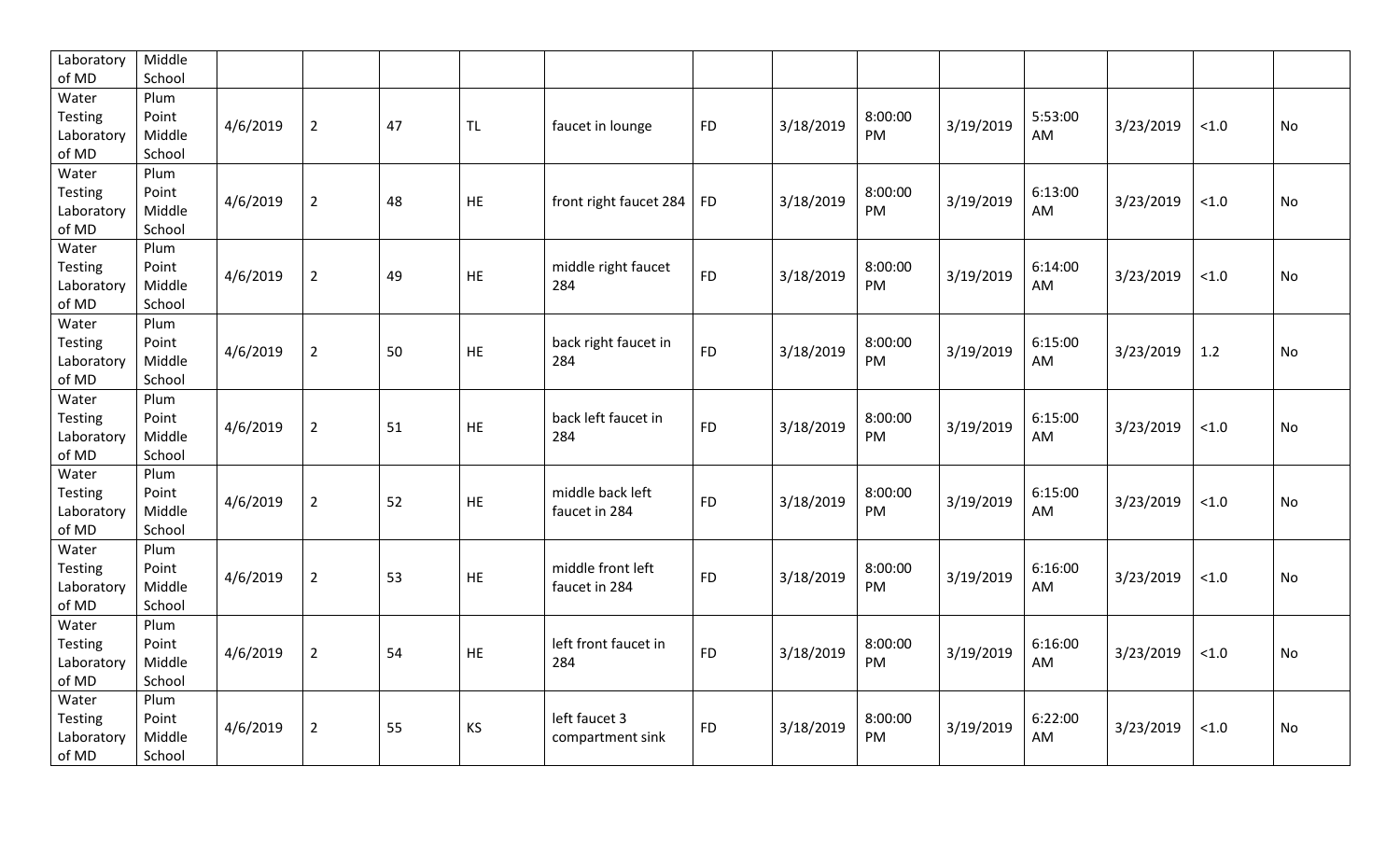| Water<br>Testing<br>Laboratory<br>of MD | Plum<br>Point<br>Middle<br>School | 4/6/2019 | $\overline{2}$ | 56 | <b>KS</b>  | right faucet 3<br>compartment sink | <b>FD</b> | 3/18/2019 | 8:00:00<br>PM | 3/19/2019 | 6:23:00<br>AM | 3/23/2019 | $<1.0$ | No        |
|-----------------------------------------|-----------------------------------|----------|----------------|----|------------|------------------------------------|-----------|-----------|---------------|-----------|---------------|-----------|--------|-----------|
| Water<br>Testing<br>Laboratory<br>of MD | Plum<br>Point<br>Middle<br>School | 4/6/2019 | $\overline{2}$ | 57 | KS         | sprayer by ice<br>machine          | <b>FD</b> | 3/18/2019 | 8:00:00<br>PM | 3/19/2019 | 6:23:00<br>AM | 3/23/2019 | $<1.0$ | No        |
| Water<br>Testing<br>Laboratory<br>of MD | Plum<br>Point<br>Middle<br>School | 4/6/2019 | $\overline{2}$ | 58 | IM         | ice machine                        | <b>FD</b> | 3/18/2019 | 8:00:00<br>PM | 3/19/2019 | 6:24:00<br>AM | 3/23/2019 | $<1.0$ | No        |
| Water<br>Testing<br>Laboratory<br>of MD | Plum<br>Point<br>Middle<br>School | 4/6/2019 | $\overline{2}$ | 59 | <b>KS</b>  | prep table faucet                  | <b>FD</b> | 3/18/2019 | 8:00:00<br>PM | 3/19/2019 | 6:25:00<br>AM | 3/23/2019 | $<1.0$ | No        |
| Water<br>Testing<br>Laboratory<br>of MD | Plum<br>Point<br>Middle<br>School | 4/6/2019 | $\overline{2}$ | 60 | <b>KS</b>  | sprayer by faucet                  | <b>FD</b> | 3/18/2019 | 8:00:00<br>PM | 3/19/2019 | 6:26:00<br>AM | 3/23/2019 | $<1.0$ | No        |
| Water<br>Testing<br>Laboratory<br>of MD | Plum<br>Point<br>Middle<br>School | 4/6/2019 | $\overline{2}$ | 61 | KS         | faucet 2<br>compartment sink       | <b>FD</b> | 3/18/2019 | 8:00:00<br>PM | 3/19/2019 | 6:26:00<br>AM | 3/23/2019 | < 1.0  | No        |
| Water<br>Testing<br>Laboratory<br>of MD | Plum<br>Point<br>Middle<br>School | 4/6/2019 | $\overline{2}$ | 62 | IM         | ice machine                        | <b>FD</b> | 3/18/2019 | 8:00:00<br>PM | 3/19/2019 | 6:28:00<br>AM | 3/23/2019 | < 1.0  | No        |
| Water<br>Testing<br>Laboratory<br>of MD | Plum<br>Point<br>Middle<br>School | 4/6/2019 | $\mathbf 1$    | 63 | ${\sf CR}$ | faucet 107                         | <b>FD</b> | 3/18/2019 | 8:00:00<br>PM | 3/19/2019 | 6:17:00<br>AM | 3/23/2019 | 4.0    | <b>No</b> |
| Water<br>Testing<br>Laboratory<br>of MD | Plum<br>Point<br>Middle<br>School | 4/6/2019 | $\mathbf 1$    | 64 | ${\sf CR}$ | faucet 108                         | <b>FD</b> | 3/18/2019 | 8:00:00<br>PM | 3/19/2019 | 6:14:00<br>AM | 3/23/2019 | 3.9    | No        |
| Water<br>Testing                        | Plum<br>Point                     | 4/6/2019 | $\mathbf{1}$   | 65 | CR         | faucet 110                         | <b>FD</b> | 3/18/2019 | 8:00:00<br>PM | 3/19/2019 | 6:14:00<br>AM | 3/23/2019 | 3.2    | <b>No</b> |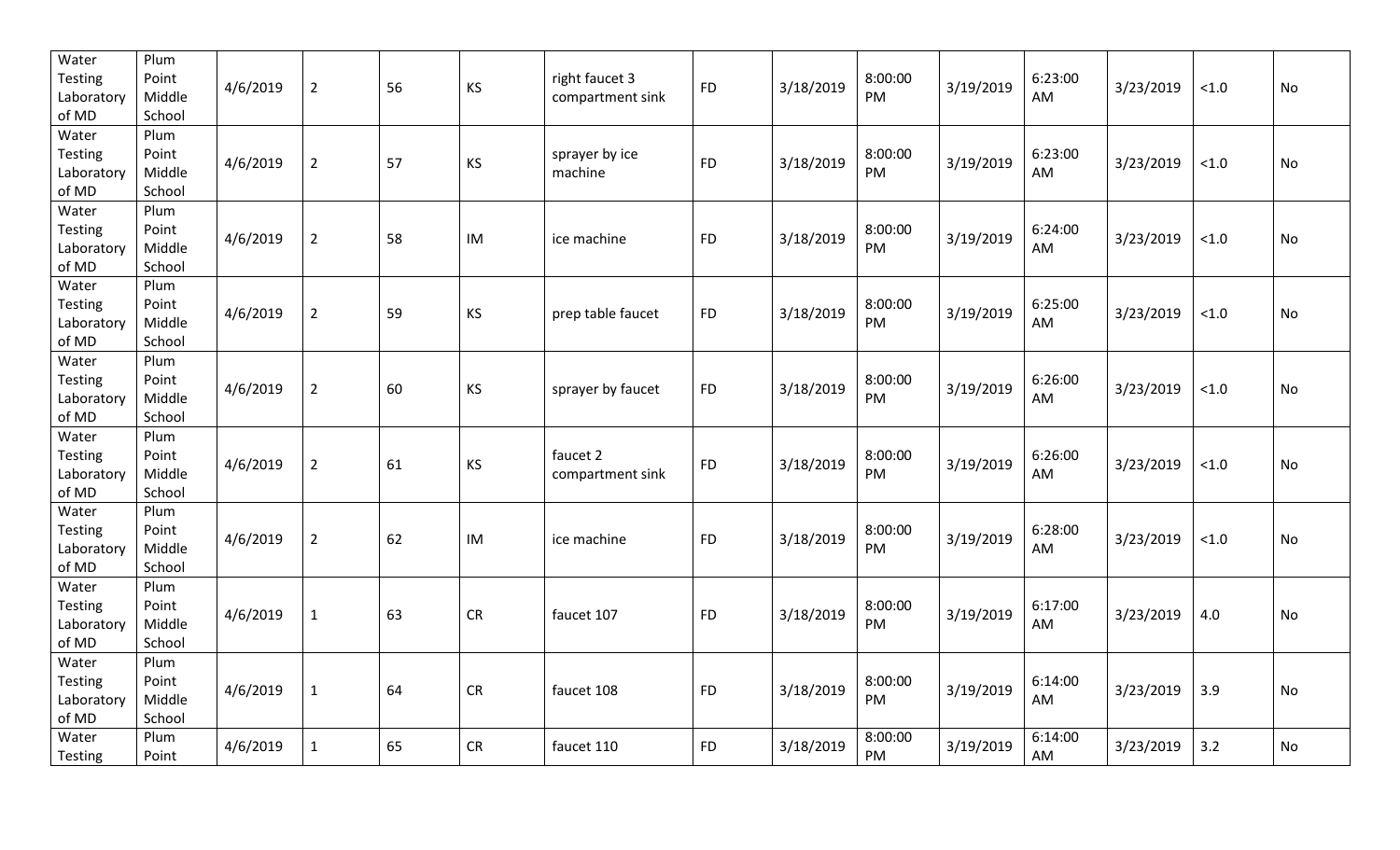| Laboratory          | Middle           |          |                |              |           |                      |           |           |               |           |         |           |       |           |
|---------------------|------------------|----------|----------------|--------------|-----------|----------------------|-----------|-----------|---------------|-----------|---------|-----------|-------|-----------|
| of MD               | School           |          |                |              |           |                      |           |           |               |           |         |           |       |           |
| Water               | Plum             |          |                |              |           |                      |           |           |               |           |         |           |       |           |
| Testing             | Point            | 4/6/2019 | $\mathbf{1}$   | 66           | <b>CR</b> | faucet 114           | <b>FD</b> | 3/18/2019 | 8:00:00       | 3/19/2019 | 6:13:00 | 3/23/2019 | 3.6   | <b>No</b> |
| Laboratory          | Middle           |          |                |              |           |                      |           |           | PM            |           | AM      |           |       |           |
| of MD               | School           |          |                |              |           |                      |           |           |               |           |         |           |       |           |
| Water               | Plum             |          |                |              |           |                      |           |           |               |           |         |           |       |           |
| <b>Testing</b>      | Point            | 4/6/2019 | $\mathbf{1}$   | 67           | <b>CR</b> | faucet 116           | <b>FD</b> | 3/18/2019 | 8:00:00<br>PM | 3/19/2019 | 6:13:00 | 3/23/2019 | 3.4   | <b>No</b> |
| Laboratory<br>of MD | Middle<br>School |          |                |              |           |                      |           |           |               |           | AM      |           |       |           |
| Water               | Plum             |          |                |              |           |                      |           |           |               |           |         |           |       |           |
| <b>Testing</b>      | Point            |          |                |              |           |                      |           |           | 8:00:00       |           | 6:12:00 |           |       |           |
| Laboratory          | Middle           | 4/6/2019 | $\mathbf{1}$   | 68           | <b>CR</b> | faucet 117           | <b>FD</b> | 3/18/2019 | PM            | 3/19/2019 | AM      | 3/23/2019 | < 1.0 | No        |
| of MD               | School           |          |                |              |           |                      |           |           |               |           |         |           |       |           |
| Water               | Plum             |          |                |              |           |                      |           |           |               |           |         |           |       |           |
| Testing             | Point            |          |                |              |           |                      |           |           | 8:00:00       |           | 6:11:00 |           |       |           |
| Laboratory          | Middle           | 4/6/2019 | $\mathbf{1}$   | 69           | <b>CR</b> | faucet 137           | <b>FD</b> | 3/18/2019 | PM            | 3/19/2019 | AM      | 3/23/2019 | 6.2   | No        |
| of MD               | School           |          |                |              |           |                      |           |           |               |           |         |           |       |           |
| Water               | Plum             |          |                |              |           |                      |           |           |               |           |         |           |       |           |
| Testing             | Point            |          |                |              |           | sprayer by           |           |           | 8:00:00       |           | 6:21:00 |           |       |           |
| Laboratory          | Middle           | 4/6/2019 | $\overline{2}$ | 70           | KS        | dishwasher           | <b>FD</b> | 3/18/2019 | PM            | 3/19/2019 | AM      | 3/23/2019 | < 1.0 | No        |
| of MD               | School           |          |                |              |           |                      |           |           |               |           |         |           |       |           |
| Water               | Plum             |          |                |              |           |                      |           |           |               |           |         |           |       |           |
| <b>Testing</b>      | Point            |          |                |              |           | faucet backroom of   |           |           | 8:00:00       |           | 6:23:00 |           |       |           |
| Laboratory          | Middle           | 4/6/2019 | $\overline{2}$ | 71           | CR        | 290                  | <b>FD</b> | 3/20/2019 | PM            | 3/21/2019 | AM      | 3/23/2019 | < 1.0 | No        |
| of MD               | School           |          |                |              |           |                      |           |           |               |           |         |           |       |           |
| Water               | Plum             |          |                |              |           |                      |           |           |               |           |         |           |       |           |
| <b>Testing</b>      | Point            | 4/6/2019 | $\overline{3}$ | 72           | <b>NO</b> | faucet in First Aid  | <b>FD</b> | 3/20/2019 | 8:00:00       | 3/21/2019 | 6:25:00 | 3/23/2019 | 3.0   | <b>No</b> |
| Laboratory          | Middle           |          |                |              |           | Storage              |           |           | PM            |           | AM      |           |       |           |
| of MD               | School           |          |                |              |           |                      |           |           |               |           |         |           |       |           |
| Water               | Plum             |          |                |              |           |                      |           |           |               |           |         |           |       |           |
| Testing             | Point            | 4/6/2019 | $\overline{3}$ | 73           | IM        | ice machine in First | <b>FD</b> | 3/20/2019 | 8:00:00       | 3/21/2019 | 6:25:00 | 3/23/2019 | < 1.0 | <b>No</b> |
| Laboratory          | Middle           |          |                |              |           | Aid Storage          |           |           | PM            |           | AM      |           |       |           |
| of MD               | School           |          |                |              |           |                      |           |           |               |           |         |           |       |           |
| Water               | Plum             |          |                |              |           |                      |           |           |               |           |         |           |       |           |
| <b>Testing</b>      | Point            | 4/6/2019 | $\mathbf{3}$   | $\mathbf{1}$ | DF        | fountain outside 326 | <b>FD</b> | 3/18/2019 | 8:00:00       | 3/19/2019 | 6:00:00 | 3/23/2019 | < 1.0 | <b>No</b> |
| Laboratory          | Middle           |          |                |              |           |                      |           |           | <b>PM</b>     |           | AM      |           |       |           |
| of MD               | School           |          |                |              |           |                      |           |           |               |           |         |           |       |           |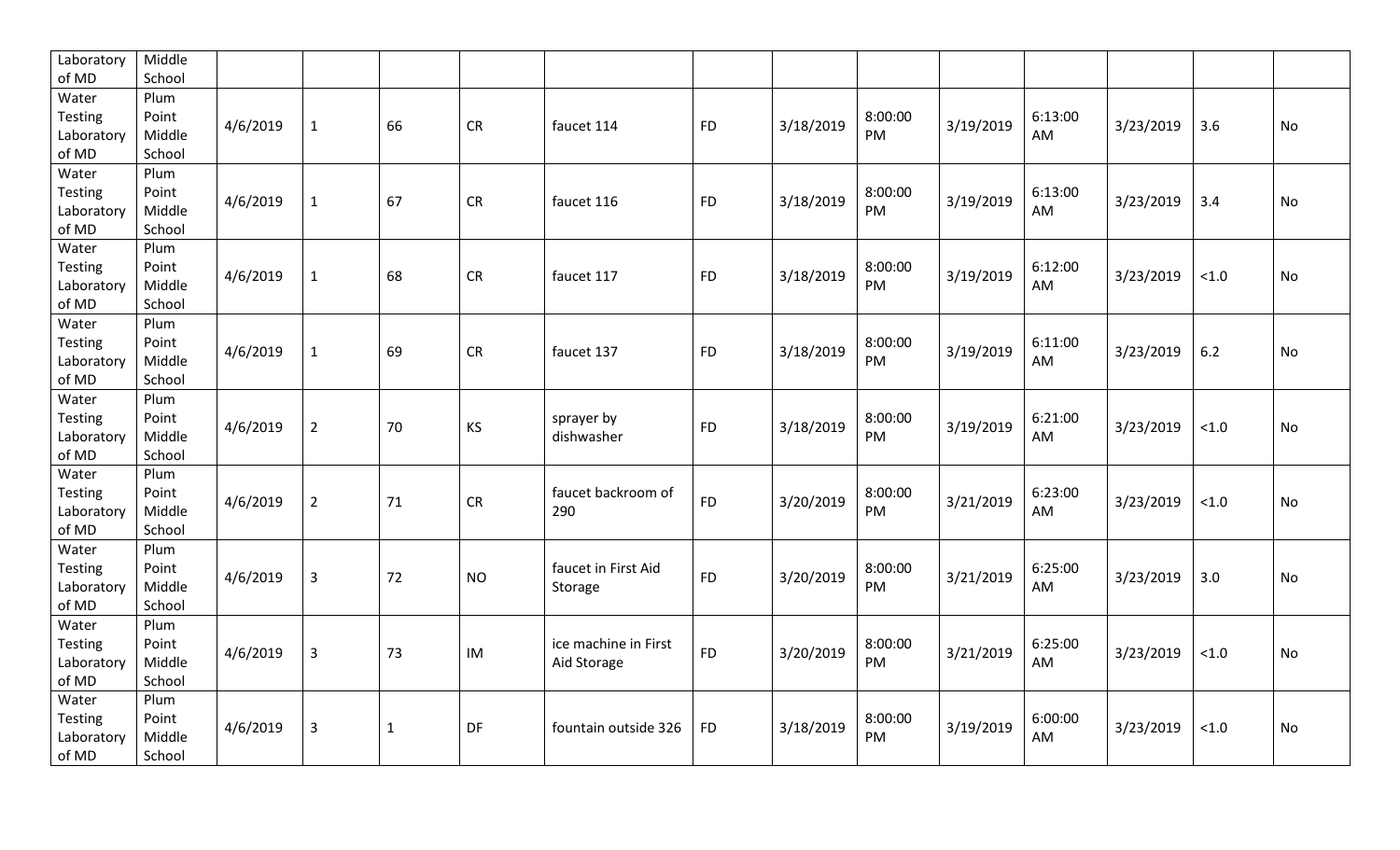| Water<br><b>Testing</b><br>Laboratory<br>of MD | Plum<br>Point<br>Middle<br>School | 4/6/2019 | $\overline{3}$ | $\overline{2}$ | DF | left fountain outside<br>308          | <b>FD</b> | 3/18/2019 | 8:00:00<br>PM        | 3/19/2019 | 6:04:00<br>AM | 3/23/2019 | < 1.0  | No        |
|------------------------------------------------|-----------------------------------|----------|----------------|----------------|----|---------------------------------------|-----------|-----------|----------------------|-----------|---------------|-----------|--------|-----------|
| Water<br>Testing<br>Laboratory<br>of MD        | Plum<br>Point<br>Middle<br>School | 4/6/2019 | $\overline{3}$ | $\overline{3}$ | DF | right fountain<br>outside 308         | <b>FD</b> | 3/18/2019 | 8:00:00<br><b>PM</b> | 3/19/2019 | 6:04:00<br>AM | 3/23/2019 | $<1.0$ | <b>No</b> |
| Water<br><b>Testing</b><br>Laboratory<br>of MD | Plum<br>Point<br>Middle<br>School | 4/6/2019 | $\overline{2}$ | $\overline{4}$ | DF | left fountain outside<br>lounge       | <b>FD</b> | 3/18/2019 | 8:00:00<br>PM        | 3/19/2019 | 5:44:00<br>AM | 3/23/2019 | $<1.0$ | No        |
| Water<br><b>Testing</b><br>Laboratory<br>of MD | Plum<br>Point<br>Middle<br>School | 4/6/2019 | $\overline{2}$ | 5              | DF | right fountain<br>outside lounge      | <b>FD</b> | 3/18/2019 | 8:00:00<br>PM        | 3/19/2019 | 5:56:00<br>AM | 3/23/2019 | < 1.0  | No        |
| Water<br><b>Testing</b><br>Laboratory<br>of MD | Plum<br>Point<br>Middle<br>School | 4/6/2019 | $\overline{2}$ | 6              | DF | fountain outside 225                  | <b>FD</b> | 3/18/2019 | 8:00:00<br>PM        | 3/19/2019 | 5:57:00<br>AM | 3/23/2019 | $<1.0$ | No        |
| Water<br><b>Testing</b><br>Laboratory<br>of MD | Plum<br>Point<br>Middle<br>School | 4/6/2019 | $\overline{2}$ | $\overline{7}$ | DF | left fountain outside<br>209          | <b>FD</b> | 3/18/2019 | 8:00:00<br><b>PM</b> | 3/19/2019 | 6:04:00<br>AM | 3/23/2019 | < 1.0  | <b>No</b> |
| Water<br>Testing<br>Laboratory<br>of MD        | Plum<br>Point<br>Middle<br>School | 4/6/2019 | $\overline{2}$ | 8              | DF | right fountain<br>outside 209         | <b>FD</b> | 3/18/2019 | 8:00:00<br>PM        | 3/19/2019 | 6:04:00<br>AM | 3/23/2019 | < 1.0  | <b>No</b> |
| Water<br>Testing<br>Laboratory<br>of MD        | Plum<br>Point<br>Middle<br>School | 4/6/2019 | $\overline{2}$ | 9              | DF | cafeteria fountain by<br>stairwell    | <b>FD</b> | 3/18/2019 | 8:00:00<br>PM        | 3/19/2019 | 6:11:00<br>AM | 3/23/2019 | < 1.0  | <b>No</b> |
| Water<br>Testing<br>Laboratory<br>of MD        | Plum<br>Point<br>Middle<br>School | 4/6/2019 | $\overline{2}$ | 10             | DF | cafeteria fountain<br>outside kitchen | <b>FD</b> | 3/18/2019 | 8:00:00<br>PM        | 3/19/2019 | 6:12:00<br>AM | 3/23/2019 | $<1.0$ | <b>No</b> |
| Water<br>Testing                               | Plum<br>Point                     | 4/6/2019 | $\overline{2}$ | 11             | DF | accupure                              | <b>FD</b> | 3/18/2019 | 8:00:00<br>PM        | 3/19/2019 | 5:53:00<br>AM | 3/23/2019 | < 1.0  | <b>No</b> |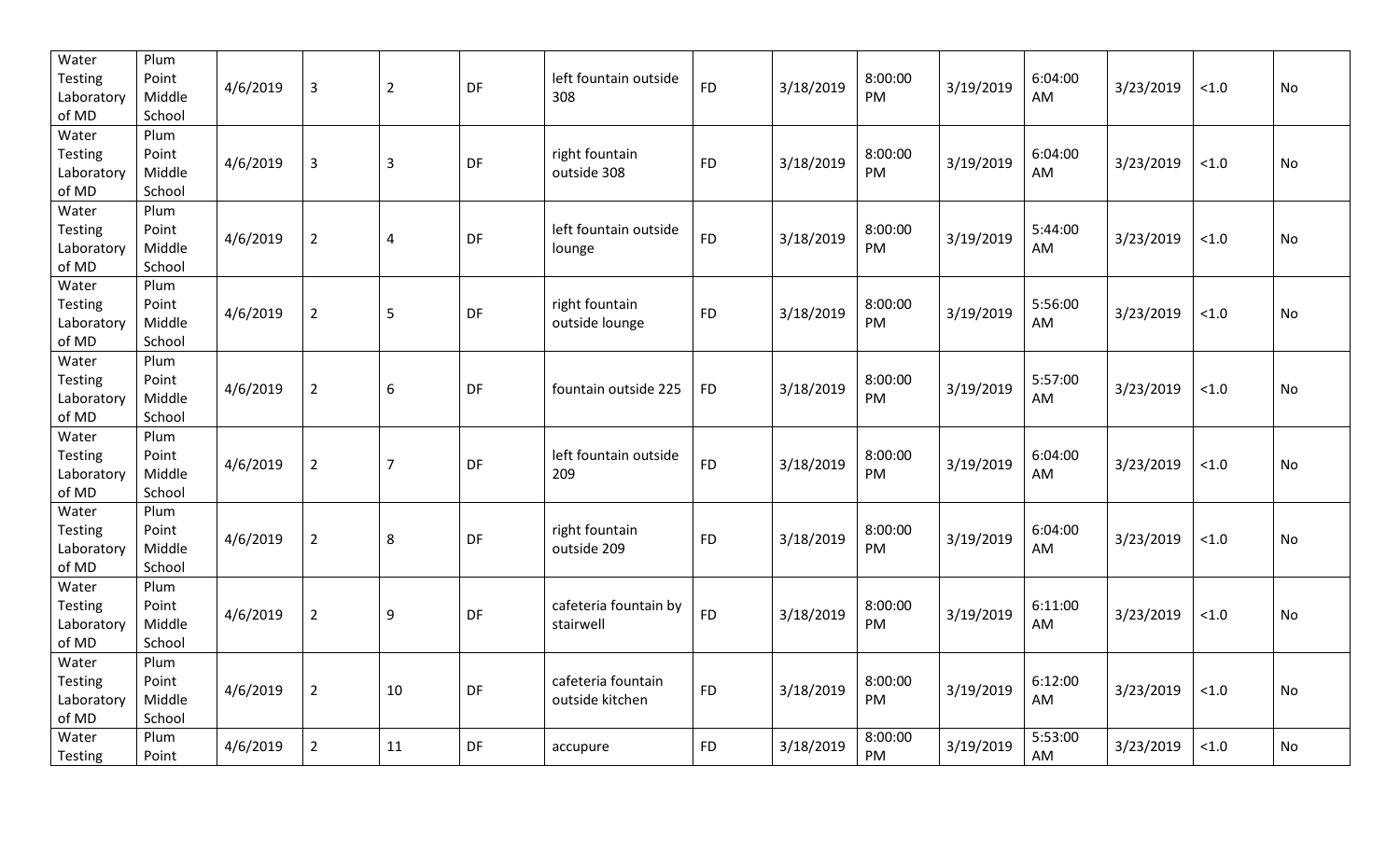| Laboratory     | Middle |          |                |    |    |                       |           |           |         |           |         |           |        |           |
|----------------|--------|----------|----------------|----|----|-----------------------|-----------|-----------|---------|-----------|---------|-----------|--------|-----------|
| of MD          | School |          |                |    |    |                       |           |           |         |           |         |           |        |           |
| Water          | Plum   |          |                |    |    |                       |           |           |         |           |         |           |        |           |
| <b>Testing</b> | Point  | 4/6/2019 | $\overline{2}$ | 12 | DF | fountain outside      | <b>FD</b> | 3/18/2019 | 8:00:00 | 3/19/2019 | 6:11:00 | 3/23/2019 | < 1.0  | No        |
| Laboratory     | Middle |          |                |    |    | lounge                |           |           | PM      |           | AM      |           |        |           |
| of MD          | School |          |                |    |    |                       |           |           |         |           |         |           |        |           |
| Water          | Plum   |          |                |    |    |                       |           |           |         |           |         |           |        |           |
| <b>Testing</b> | Point  | 4/6/2019 | $\overline{2}$ | 13 | DF | fountain outside tech | <b>FD</b> | 3/18/2019 | 8:00:00 | 3/19/2019 | 6:19:00 | 3/23/2019 | < 1.0  | No        |
| Laboratory     | Middle |          |                |    |    | ed                    |           |           | PM      |           | AM      |           |        |           |
| of MD          | School |          |                |    |    |                       |           |           |         |           |         |           |        |           |
| Water          | Plum   |          |                |    |    |                       |           |           |         |           |         |           |        |           |
| Testing        | Point  | 4/6/2019 |                | 14 | DF |                       | <b>FD</b> | 3/18/2019 | 8:00:00 | 3/19/2019 | 6:17:00 | 3/23/2019 | $<1.0$ | No        |
| Laboratory     | Middle |          | $\mathbf{1}$   |    |    | fountain outside 149  |           |           | PM      |           | AM      |           |        |           |
| of MD          | School |          |                |    |    |                       |           |           |         |           |         |           |        |           |
| Water          | Plum   |          |                |    |    |                       |           |           |         |           |         |           |        |           |
| <b>Testing</b> | Point  | 4/6/2019 |                | 15 | DF | left fountain outside | <b>FD</b> | 3/18/2019 | 8:00:00 | 3/19/2019 | 6:15:00 |           |        | No        |
| Laboratory     | Middle |          | $\mathbf{1}$   |    |    | 109                   |           |           | PM      |           | AM      | 3/23/2019 | < 1.0  |           |
| of MD          | School |          |                |    |    |                       |           |           |         |           |         |           |        |           |
| Water          | Plum   |          |                |    |    |                       |           |           |         |           |         |           |        |           |
| <b>Testing</b> | Point  |          |                |    |    | right fountain        |           |           | 8:00:00 |           | 6:15:00 |           |        |           |
| Laboratory     | Middle | 4/6/2019 | $\mathbf{1}$   | 16 | DF | outside 109           | <b>FD</b> | 3/18/2019 | PM      | 3/19/2019 | AM      | 3/23/2019 | < 1.0  | No        |
| of MD          | School |          |                |    |    |                       |           |           |         |           |         |           |        |           |
| Water          | Plum   |          |                |    |    |                       |           |           |         |           |         |           |        |           |
| <b>Testing</b> | Point  |          |                |    |    |                       |           |           | 8:00:00 |           | 6:22:00 |           |        |           |
| Laboratory     | Middle | 4/6/2019 | $\mathbf{1}$   | 17 | DF | left fountain outside | <b>FD</b> | 3/18/2019 | PM      | 3/19/2019 | AM      | 3/23/2019 | < 1.0  | No        |
| of MD          | School |          |                |    |    |                       |           |           |         |           |         |           |        |           |
| Water          | Plum   |          |                |    |    |                       |           |           |         |           |         |           |        |           |
| Testing        | Point  |          |                |    |    | right fountain        |           |           | 8:00:00 |           | 6:22:00 |           |        |           |
| Laboratory     | Middle | 4/6/2019 | $\mathbf{1}$   | 18 | DF | outside               | <b>FD</b> | 3/18/2019 | PM      | 3/19/2019 | AM      | 3/23/2019 | < 1.0  | <b>No</b> |
| of MD          | School |          |                |    |    |                       |           |           |         |           |         |           |        |           |
| Water          | Plum   |          |                |    |    |                       |           |           |         |           |         |           |        |           |
| Testing        | Point  |          |                |    |    | gym fountain by girls |           |           | 8:00:00 |           | 6:21:00 |           |        |           |
| Laboratory     | Middle | 4/6/2019 | $\mathbf{1}$   | 19 | DF | locker room           | <b>FD</b> | 3/18/2019 | PM      | 3/19/2019 | AM      | 3/23/2019 | < 1.0  | No        |
| of MD          | School |          |                |    |    |                       |           |           |         |           |         |           |        |           |
| Water          | Plum   |          |                |    |    |                       |           |           |         |           |         |           |        |           |
| <b>Testing</b> | Point  |          |                |    |    | gym fountain by boys  |           |           | 8:00:00 |           | 6:21:00 |           |        |           |
| Laboratory     | Middle | 4/6/2019 | $\mathbf{1}$   | 20 | DF | locker room           | <b>FD</b> | 3/18/2019 | PM      | 3/19/2019 | AM      | 3/23/2019 | $<1.0$ | <b>No</b> |
| of MD          | School |          |                |    |    |                       |           |           |         |           |         |           |        |           |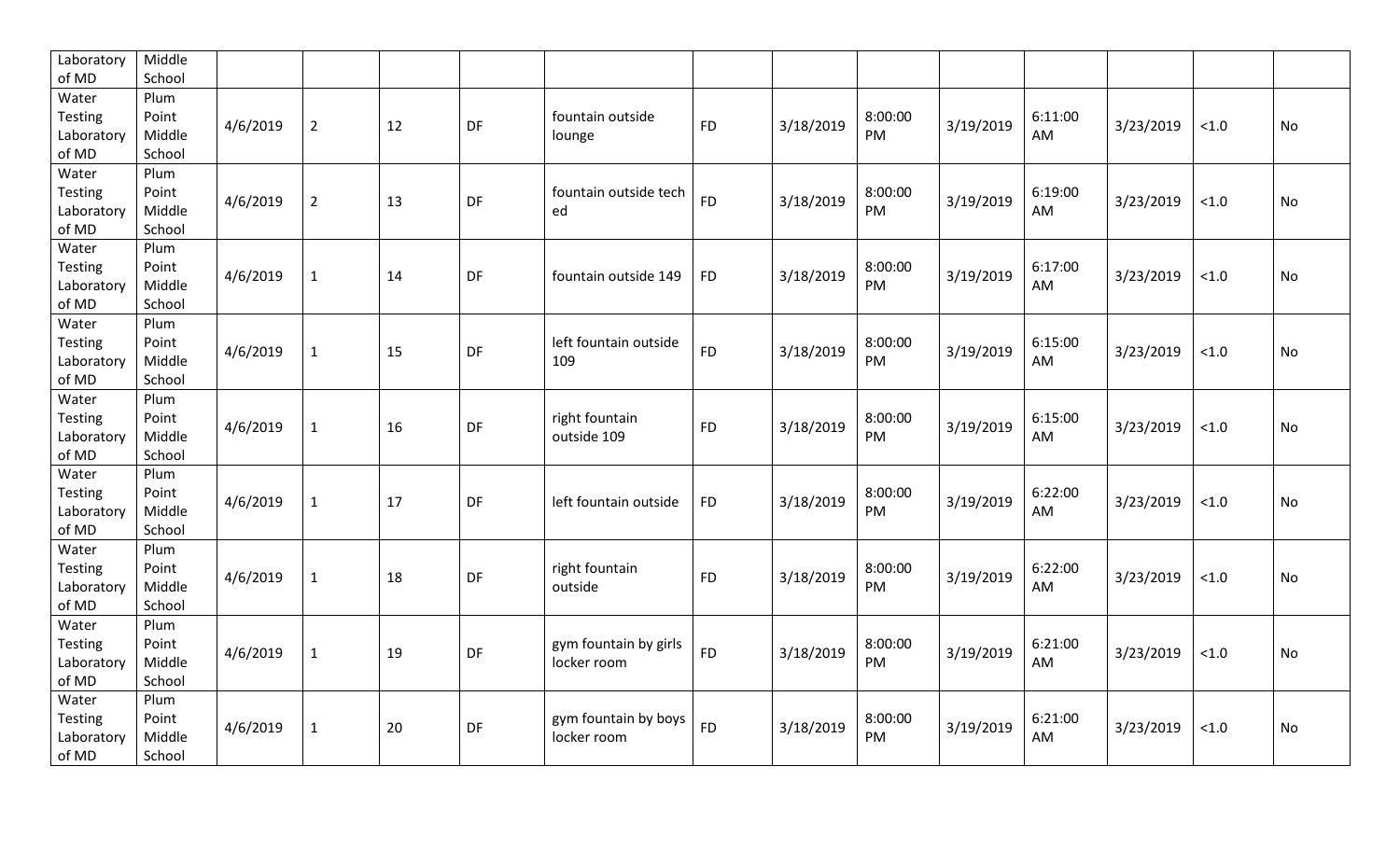| Water<br>Testing<br>Laboratory<br>of MD        | Plum<br>Point<br>Middle<br>School | 4/6/2019 | $\mathbf 1$    | 21 | DF         | fountain in girls<br>locker room | <b>FD</b> | 3/18/2019 | 8:00:00<br>PM | 3/19/2019 | 6:20:00<br>AM | 3/23/2019 | $<1.0$ | No |
|------------------------------------------------|-----------------------------------|----------|----------------|----|------------|----------------------------------|-----------|-----------|---------------|-----------|---------------|-----------|--------|----|
| Water<br>Testing<br>Laboratory<br>of MD        | Plum<br>Point<br>Middle<br>School | 4/6/2019 | $\mathbf{1}$   | 22 | DF         | fountain in boys<br>locker room  | <b>FD</b> | 3/18/2019 | 8:00:00<br>PM | 3/19/2019 | 6:18:00<br>AM | 3/23/2019 | < 1.0  | No |
| Water<br>Testing<br>Laboratory<br>of MD        | Plum<br>Point<br>Middle<br>School | 4/6/2019 | $\mathbf{3}$   | 23 | ${\sf CR}$ | faucet in 362                    | <b>FD</b> | 3/18/2019 | 8:00:00<br>PM | 3/19/2019 | 5:57:00<br>AM | 3/23/2019 | 4.5    | No |
| Water<br>Testing<br>Laboratory<br>of MD        | Plum<br>Point<br>Middle<br>School | 4/6/2019 | $\mathbf{3}$   | 24 | ${\sf CR}$ | accupure in 361                  | <b>FD</b> | 3/18/2019 | 8:00:00<br>PM | 3/19/2019 | 5:56:00<br>AM | 3/23/2019 | $<1.0$ | No |
| Water<br>Testing<br>Laboratory<br>of MD        | Plum<br>Point<br>Middle<br>School | 4/6/2019 | $\mathbf{3}$   | 25 | ${\sf CR}$ | faucet in 361                    | <b>FD</b> | 3/18/2019 | 8:00:00<br>PM | 3/19/2019 | 5:55:00<br>AM | 3/23/2019 | 1.5    | No |
| Water<br><b>Testing</b><br>Laboratory<br>of MD | Plum<br>Point<br>Middle<br>School | 4/6/2019 | $\mathbf{3}$   | 26 | CR         | faucet in 348                    | <b>FD</b> | 3/18/2019 | 8:00:00<br>PM | 3/19/2019 | 5:57:00<br>AM | 3/23/2019 | $<1.0$ | No |
| Water<br><b>Testing</b><br>Laboratory<br>of MD | Plum<br>Point<br>Middle<br>School | 4/6/2019 | $\overline{3}$ | 27 | CR         | faucet in 338                    | <b>FD</b> | 3/18/2019 | 8:00:00<br>PM | 3/19/2019 | 5:58:00<br>AM | 3/23/2019 | 2.5    | No |
| Water<br>Testing<br>Laboratory<br>of MD        | Plum<br>Point<br>Middle<br>School | 4/6/2019 | $\overline{3}$ | 28 | CR         | faucet in 339                    | <b>FD</b> | 3/18/2019 | 8:00:00<br>PM | 3/19/2019 | 5:59:00<br>AM | 3/23/2019 | 3.6    | No |
| Water<br>Testing<br>Laboratory<br>of MD        | Plum<br>Point<br>Middle<br>School | 4/6/2019 | $\overline{3}$ | 29 | ${\sf CR}$ | faucet in 307                    | <b>FD</b> | 3/18/2019 | 8:00:00<br>PM | 3/19/2019 | 6:01:00<br>AM | 3/23/2019 | $1.7$  | No |
| Water<br>Testing                               | Plum<br>Point                     | 4/6/2019 | $\overline{3}$ | 30 | CR         | faucet in 308                    | <b>FD</b> | 3/18/2019 | 8:00:00<br>PM | 3/19/2019 | 6:02:00<br>AM | 3/23/2019 | 2.1    | No |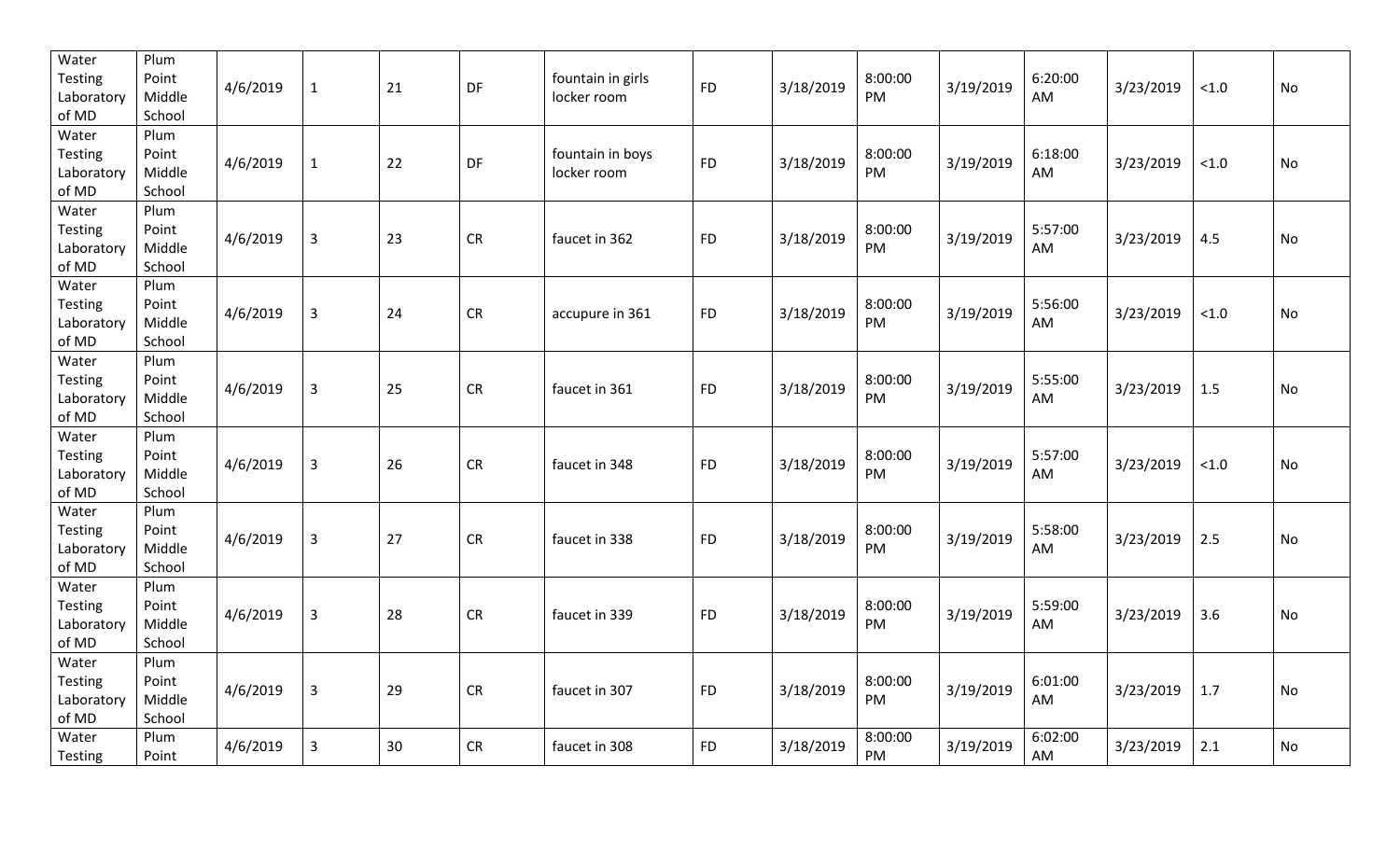| Laboratory | Middle |          |                |    |           |                  |           |           |         |           |         |           |        |           |
|------------|--------|----------|----------------|----|-----------|------------------|-----------|-----------|---------|-----------|---------|-----------|--------|-----------|
| of MD      | School |          |                |    |           |                  |           |           |         |           |         |           |        |           |
| Water      | Plum   |          |                |    |           |                  |           |           |         |           |         |           |        |           |
| Testing    | Point  | 4/6/2019 | $\overline{3}$ | 31 | <b>CR</b> | faucet in 310    | <b>FD</b> | 3/18/2019 | 8:00:00 | 3/19/2019 | 6:03:00 | 3/23/2019 | 1.6    | No        |
| Laboratory | Middle |          |                |    |           |                  |           |           | PM      |           | AM      |           |        |           |
| of MD      | School |          |                |    |           |                  |           |           |         |           |         |           |        |           |
| Water      | Plum   |          |                |    |           |                  |           |           |         |           |         |           |        |           |
| Testing    | Point  | 4/6/2019 | $\mathbf{3}$   | 32 | <b>CR</b> | faucet in 314    | <b>FD</b> | 3/18/2019 | 8:00:00 | 3/19/2019 | 6:03:00 | 3/23/2019 | 3.1    | No        |
| Laboratory | Middle |          |                |    |           |                  |           |           | PM      |           | AM      |           |        |           |
| of MD      | School |          |                |    |           |                  |           |           |         |           |         |           |        |           |
| Water      | Plum   |          |                |    |           |                  |           |           |         |           |         |           |        |           |
| Testing    | Point  | 4/6/2019 | $\mathbf{3}$   | 33 | <b>CR</b> | faucet in 316    | <b>FD</b> | 3/18/2019 | 8:00:00 | 3/19/2019 | 6:04:00 | 3/23/2019 | 2.3    | No        |
| Laboratory | Middle |          |                |    |           |                  |           |           | PM      |           | AM      |           |        |           |
| of MD      | School |          |                |    |           |                  |           |           |         |           |         |           |        |           |
| Water      | Plum   |          |                |    |           |                  |           |           |         |           |         |           |        |           |
| Testing    | Point  | 4/6/2019 | $\mathsf{3}$   | 34 | <b>CR</b> | faucet in 317    | <b>FD</b> | 3/18/2019 | 8:00:00 | 3/19/2019 | 6:05:00 | 3/23/2019 | 2.7    | No        |
| Laboratory | Middle |          |                |    |           |                  |           |           | PM      |           | AM      |           |        |           |
| of MD      | School |          |                |    |           |                  |           |           |         |           |         |           |        |           |
| Water      | Plum   |          |                |    |           |                  |           |           |         |           |         |           |        |           |
| Testing    | Point  |          |                |    |           |                  |           |           | 8:00:00 |           | 6:07:00 |           |        |           |
| Laboratory | Middle | 4/6/2019 | $\mathsf{3}$   | 35 | <b>CR</b> | front faucet 367 | <b>FD</b> | 3/18/2019 | PM      | 3/19/2019 | AM      | 3/23/2019 | $<1.0$ | No        |
| of MD      | School |          |                |    |           |                  |           |           |         |           |         |           |        |           |
| Water      | Plum   |          |                |    |           |                  |           |           |         |           |         |           |        |           |
| Testing    | Point  |          |                |    |           |                  |           |           | 8:00:00 |           | 6:07:00 |           |        |           |
| Laboratory | Middle | 4/6/2019 | $\mathbf{3}$   | 36 | <b>CR</b> | back faucet 367  | <b>FD</b> | 3/18/2019 | PM      | 3/19/2019 | AM      | 3/23/2019 | < 1.0  | No        |
| of MD      | School |          |                |    |           |                  |           |           |         |           |         |           |        |           |
| Water      | Plum   |          |                |    |           |                  |           |           |         |           |         |           |        |           |
| Testing    | Point  |          |                |    |           |                  |           |           | 8:00:00 |           | 6:08:00 |           |        |           |
| Laboratory | Middle | 4/6/2019 | $\overline{3}$ | 37 | <b>CR</b> | front faucet 370 | <b>FD</b> | 3/18/2019 | PM      | 3/19/2019 | AM      | 3/23/2019 | 1.6    | <b>No</b> |
| of MD      | School |          |                |    |           |                  |           |           |         |           |         |           |        |           |
| Water      | Plum   |          |                |    |           |                  |           |           |         |           |         |           |        |           |
| Testing    | Point  |          |                |    |           |                  |           |           | 8:00:00 |           | 6:08:00 |           |        |           |
| Laboratory | Middle | 4/6/2019 | $\mathsf{3}$   | 38 | <b>CR</b> | back faucet 370  | <b>FD</b> | 3/18/2019 | PM      | 3/19/2019 | AM      | 3/23/2019 | < 1.0  | No        |
| of MD      | School |          |                |    |           |                  |           |           |         |           |         |           |        |           |
| Water      | Plum   |          |                |    |           |                  |           |           |         |           |         |           |        |           |
| Testing    | Point  |          |                |    |           |                  |           |           | 8:00:00 |           | 5:58:00 |           |        |           |
| Laboratory | Middle | 4/6/2019 | $\overline{2}$ | 39 | <b>CR</b> | faucet 233       | <b>FD</b> | 3/18/2019 | PM      | 3/19/2019 | AM      | 3/23/2019 | $<1.0$ | <b>No</b> |
| of MD      | School |          |                |    |           |                  |           |           |         |           |         |           |        |           |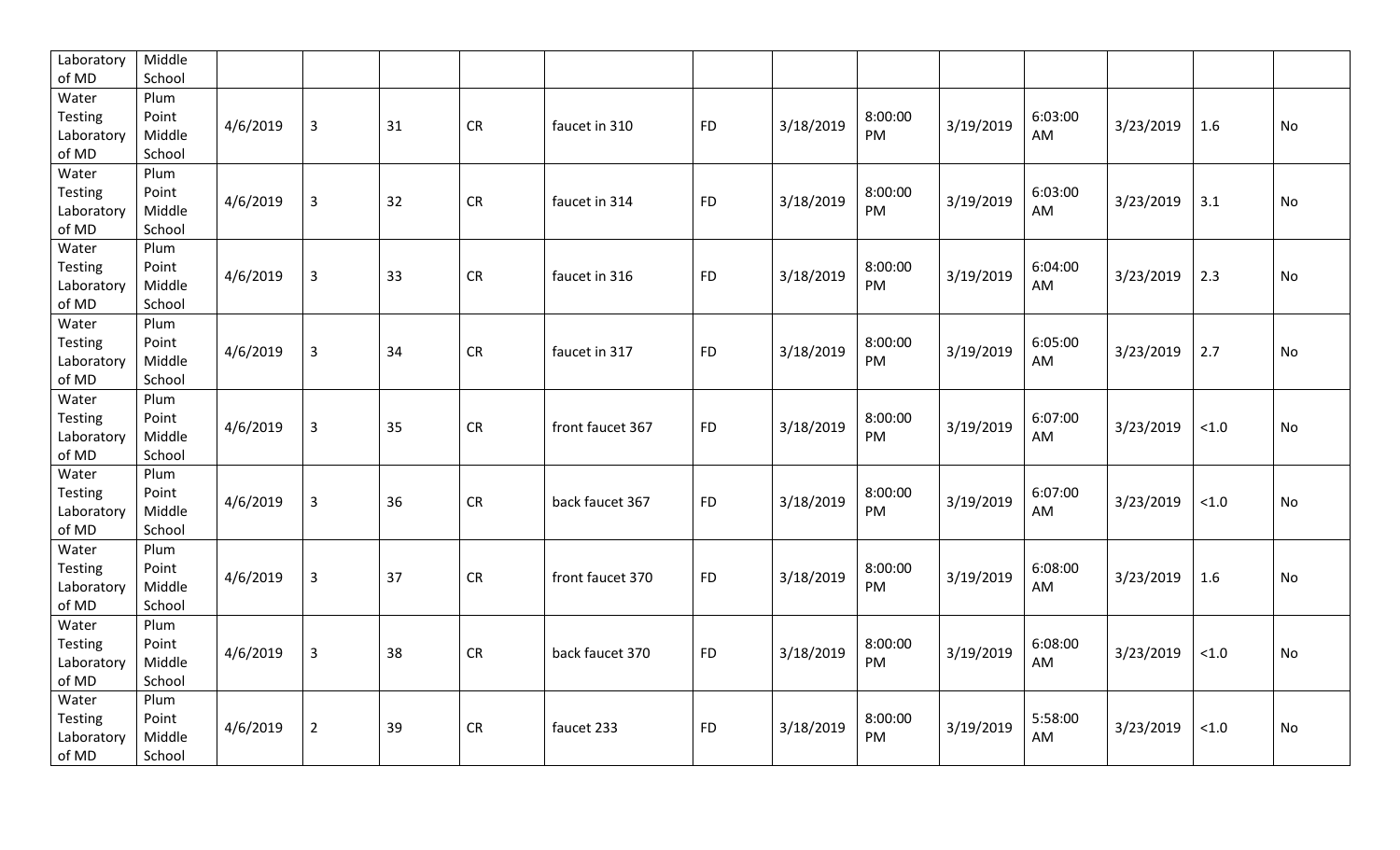| Water<br>Testing<br>Laboratory<br>of MD        | Plum<br>Point<br>Middle<br>School | 4/6/2019 | $\overline{2}$ | 40 | ${\sf CR}$ | faucet 234                 | <b>FD</b> | 3/18/2019 | 8:00:00<br>PM | 3/19/2019 | 5:59:00<br>AM | 3/23/2019 | $<1.0$ | No |
|------------------------------------------------|-----------------------------------|----------|----------------|----|------------|----------------------------|-----------|-----------|---------------|-----------|---------------|-----------|--------|----|
| Water<br>Testing<br>Laboratory<br>of MD        | Plum<br>Point<br>Middle<br>School | 4/6/2019 | $\overline{2}$ | 41 | ${\sf CR}$ | faucet 207                 | <b>FD</b> | 3/18/2019 | 8:00:00<br>PM | 3/19/2019 | 6:01:00<br>AM | 3/23/2019 | < 1.0  | No |
| Water<br>Testing<br>Laboratory<br>of MD        | Plum<br>Point<br>Middle<br>School | 4/6/2019 | $\overline{2}$ | 42 | ${\sf CR}$ | faucet 208                 | <b>FD</b> | 3/18/2019 | 8:00:00<br>PM | 3/19/2019 | 6:02:00<br>AM | 3/23/2019 | $<1.0$ | No |
| Water<br>Testing<br>Laboratory<br>of MD        | Plum<br>Point<br>Middle<br>School | 4/6/2019 | $\overline{2}$ | 43 | ${\sf CR}$ | faucet in 210              | <b>FD</b> | 3/18/2019 | 8:00:00<br>PM | 3/19/2019 | 6:04:00<br>AM | 3/23/2019 | $<1.0$ | No |
| Water<br>Testing<br>Laboratory<br>of MD        | Plum<br>Point<br>Middle<br>School | 4/6/2019 | $\overline{2}$ | 44 | ${\sf CR}$ | faucet in 214              | <b>FD</b> | 3/18/2019 | 8:00:00<br>PM | 3/19/2019 | 6:05:00<br>AM | 3/23/2019 | $<1.0$ | No |
| Water<br><b>Testing</b><br>Laboratory<br>of MD | Plum<br>Point<br>Middle<br>School | 4/6/2019 | $\overline{2}$ | 45 | CR         | faucet 216                 | <b>FD</b> | 3/18/2019 | 8:00:00<br>PM | 3/19/2019 | 6:05:00<br>AM | 3/23/2019 | $<1.0$ | No |
| Water<br><b>Testing</b><br>Laboratory<br>of MD | Plum<br>Point<br>Middle<br>School | 4/6/2019 | $\overline{2}$ | 46 | CR         | faucet 217                 | <b>FD</b> | 3/18/2019 | 8:00:00<br>PM | 3/19/2019 | 6:08:00<br>AM | 3/23/2019 | $<1.0$ | No |
| Water<br>Testing<br>Laboratory<br>of MD        | Plum<br>Point<br>Middle<br>School | 4/6/2019 | $\overline{2}$ | 47 | <b>TL</b>  | faucet in lounge           | <b>FD</b> | 3/18/2019 | 8:00:00<br>PM | 3/19/2019 | 5:53:00<br>AM | 3/23/2019 | $<1.0$ | No |
| Water<br>Testing<br>Laboratory<br>of MD        | Plum<br>Point<br>Middle<br>School | 4/6/2019 | $\overline{2}$ | 48 | ${\sf HE}$ | front right faucet 284     | <b>FD</b> | 3/18/2019 | 8:00:00<br>PM | 3/19/2019 | 6:13:00<br>AM | 3/23/2019 | $<1.0$ | No |
| Water<br>Testing                               | Plum<br>Point                     | 4/6/2019 | $\overline{2}$ | 49 | <b>HE</b>  | middle right faucet<br>284 | <b>FD</b> | 3/18/2019 | 8:00:00<br>PM | 3/19/2019 | 6:14:00<br>AM | 3/23/2019 | < 1.0  | No |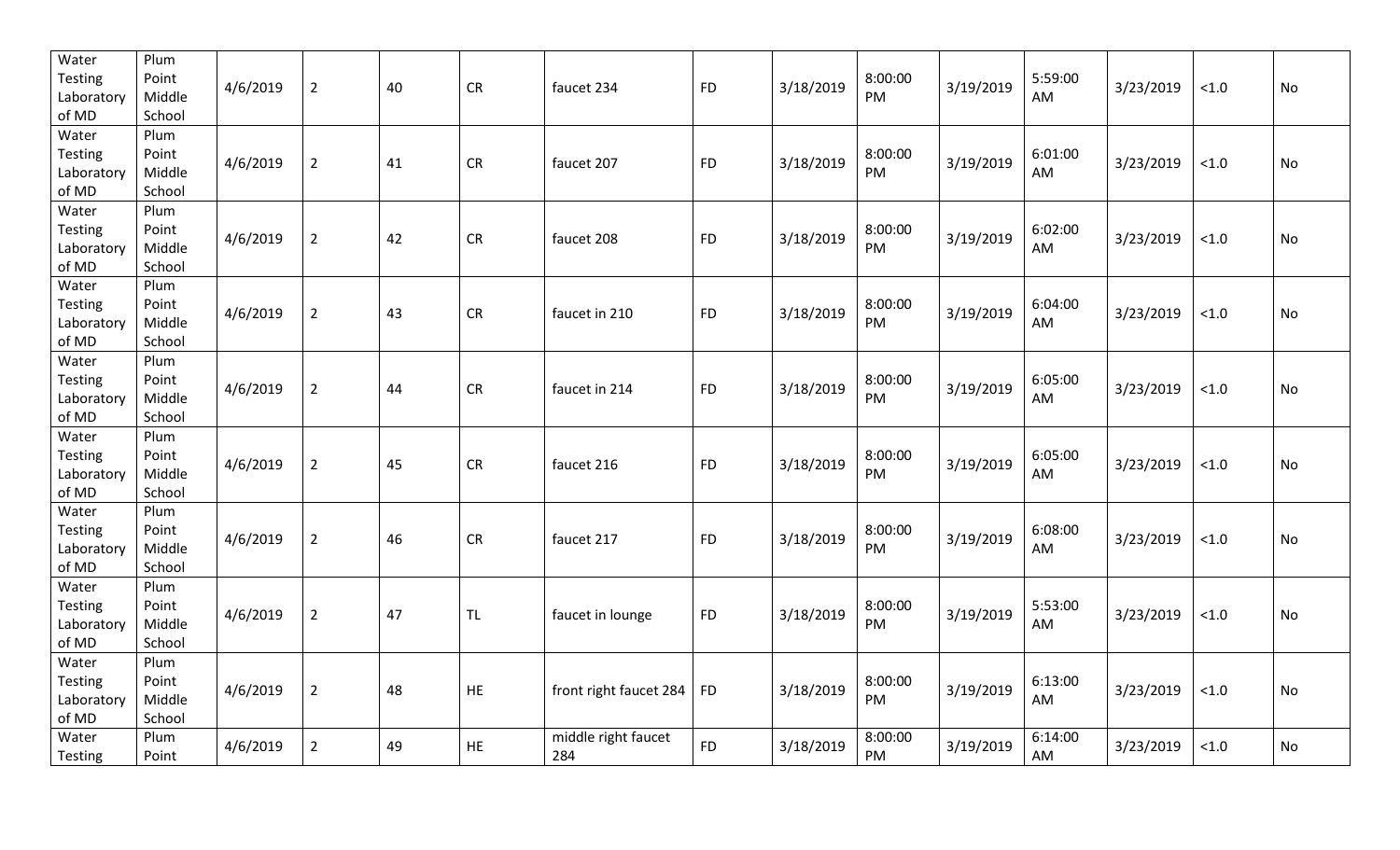| Laboratory     | Middle |          |                |    |           |                      |           |           |         |           |         |           |       |           |
|----------------|--------|----------|----------------|----|-----------|----------------------|-----------|-----------|---------|-----------|---------|-----------|-------|-----------|
| of MD          | School |          |                |    |           |                      |           |           |         |           |         |           |       |           |
| Water          | Plum   |          |                |    |           |                      |           |           |         |           |         |           |       |           |
| Testing        | Point  | 4/6/2019 | $\overline{2}$ | 50 | HE        | back right faucet in | <b>FD</b> | 3/18/2019 | 8:00:00 | 3/19/2019 | 6:15:00 | 3/23/2019 | 1.2   | No        |
| Laboratory     | Middle |          |                |    |           | 284                  |           |           | PM      |           | AM      |           |       |           |
| of MD          | School |          |                |    |           |                      |           |           |         |           |         |           |       |           |
| Water          | Plum   |          |                |    |           |                      |           |           |         |           |         |           |       |           |
| Testing        | Point  |          |                |    |           | back left faucet in  |           |           | 8:00:00 |           | 6:15:00 |           |       |           |
| Laboratory     | Middle | 4/6/2019 | $\overline{2}$ | 51 | <b>HE</b> | 284                  | <b>FD</b> | 3/18/2019 | PM      | 3/19/2019 | AM      | 3/23/2019 | < 1.0 | <b>No</b> |
| of MD          | School |          |                |    |           |                      |           |           |         |           |         |           |       |           |
| Water          | Plum   |          |                |    |           |                      |           |           |         |           |         |           |       |           |
| Testing        | Point  |          |                |    |           | middle back left     |           |           | 8:00:00 |           | 6:15:00 |           |       |           |
| Laboratory     | Middle | 4/6/2019 | $\overline{2}$ | 52 | HE        | faucet in 284        | <b>FD</b> | 3/18/2019 | PM      | 3/19/2019 | AM      | 3/23/2019 | < 1.0 | No        |
| of MD          | School |          |                |    |           |                      |           |           |         |           |         |           |       |           |
| Water          | Plum   |          |                |    |           |                      |           |           |         |           |         |           |       |           |
| Testing        | Point  |          |                |    |           | middle front left    |           |           | 8:00:00 |           | 6:16:00 |           |       |           |
| Laboratory     | Middle | 4/6/2019 | $\overline{2}$ | 53 | HE        | faucet in 284        | <b>FD</b> | 3/18/2019 | PM      | 3/19/2019 | AM      | 3/23/2019 | < 1.0 | No        |
| of MD          | School |          |                |    |           |                      |           |           |         |           |         |           |       |           |
| Water          | Plum   |          |                |    |           |                      |           |           |         |           |         |           |       |           |
| Testing        | Point  |          |                |    |           | left front faucet in |           |           | 8:00:00 |           | 6:16:00 |           |       |           |
| Laboratory     | Middle | 4/6/2019 | $\overline{2}$ | 54 | HE        | 284                  | <b>FD</b> | 3/18/2019 | PM      | 3/19/2019 | AM      | 3/23/2019 | < 1.0 | No        |
| of MD          | School |          |                |    |           |                      |           |           |         |           |         |           |       |           |
| Water          | Plum   |          |                |    |           |                      |           |           |         |           |         |           |       |           |
| <b>Testing</b> | Point  |          |                |    |           | left faucet 3        |           |           | 8:00:00 |           | 6:22:00 |           |       |           |
| Laboratory     | Middle | 4/6/2019 | $\overline{2}$ | 55 | KS        | compartment sink     | <b>FD</b> | 3/18/2019 | PM      | 3/19/2019 | AM      | 3/23/2019 | < 1.0 | No        |
| of MD          | School |          |                |    |           |                      |           |           |         |           |         |           |       |           |
| Water          | Plum   |          |                |    |           |                      |           |           |         |           |         |           |       |           |
| Testing        | Point  |          |                |    |           | right faucet 3       |           |           | 8:00:00 |           | 6:23:00 |           |       |           |
| Laboratory     | Middle | 4/6/2019 | $\overline{2}$ | 56 | <b>KS</b> | compartment sink     | <b>FD</b> | 3/18/2019 | PM      | 3/19/2019 | AM      | 3/23/2019 | < 1.0 | No        |
| of MD          | School |          |                |    |           |                      |           |           |         |           |         |           |       |           |
| Water          | Plum   |          |                |    |           |                      |           |           |         |           |         |           |       |           |
| Testing        | Point  |          |                |    |           | sprayer by ice       |           |           | 8:00:00 |           | 6:23:00 |           |       |           |
| Laboratory     | Middle | 4/6/2019 | $\overline{2}$ | 57 | <b>KS</b> | machine              | <b>FD</b> | 3/18/2019 | PM      | 3/19/2019 | AM      | 3/23/2019 | < 1.0 | <b>No</b> |
| of MD          | School |          |                |    |           |                      |           |           |         |           |         |           |       |           |
| Water          | Plum   |          |                |    |           |                      |           |           |         |           |         |           |       |           |
| Testing        | Point  |          |                |    |           |                      |           |           | 8:00:00 |           | 6:24:00 |           |       |           |
| Laboratory     | Middle | 4/6/2019 | $\overline{2}$ | 58 | IM        | ice machine          | <b>FD</b> | 3/18/2019 | PM      | 3/19/2019 | AM      | 3/23/2019 | < 1.0 | <b>No</b> |
| of MD          |        |          |                |    |           |                      |           |           |         |           |         |           |       |           |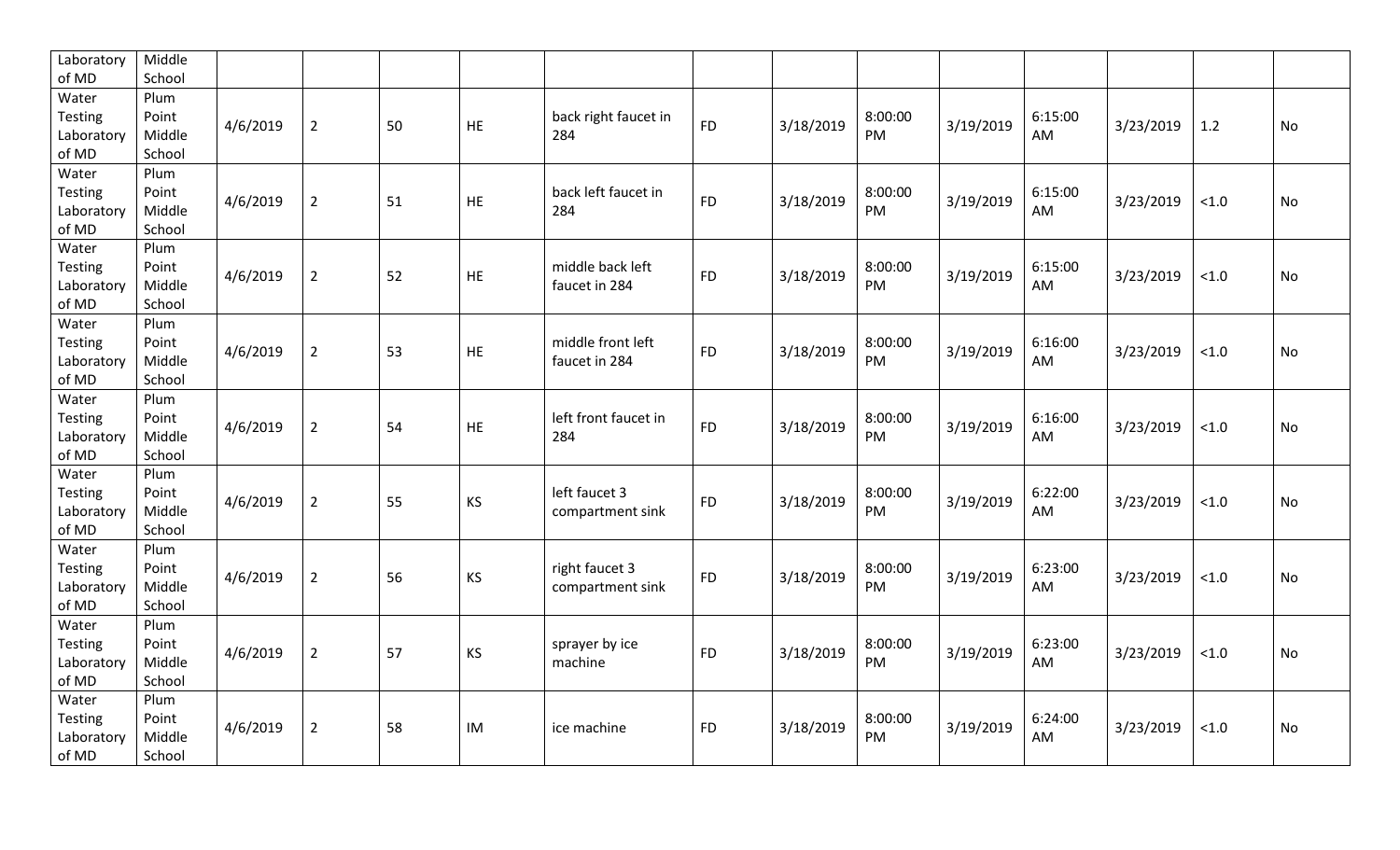| Water<br>Testing<br>Laboratory<br>of MD        | Plum<br>Point<br>Middle<br>School | 4/6/2019 | $\overline{2}$ | 59 | KS         | prep table faucet            | <b>FD</b> | 3/18/2019 | 8:00:00<br>PM | 3/19/2019 | 6:25:00<br>AM | 3/23/2019 | $<1.0$ | No |
|------------------------------------------------|-----------------------------------|----------|----------------|----|------------|------------------------------|-----------|-----------|---------------|-----------|---------------|-----------|--------|----|
| Water<br>Testing<br>Laboratory<br>of MD        | Plum<br>Point<br>Middle<br>School | 4/6/2019 | $\overline{2}$ | 60 | KS         | sprayer by faucet            | <b>FD</b> | 3/18/2019 | 8:00:00<br>PM | 3/19/2019 | 6:26:00<br>AM | 3/23/2019 | < 1.0  | No |
| Water<br>Testing<br>Laboratory<br>of MD        | Plum<br>Point<br>Middle<br>School | 4/6/2019 | $\overline{2}$ | 61 | KS         | faucet 2<br>compartment sink | <b>FD</b> | 3/18/2019 | 8:00:00<br>PM | 3/19/2019 | 6:26:00<br>AM | 3/23/2019 | $<1.0$ | No |
| Water<br>Testing<br>Laboratory<br>of MD        | Plum<br>Point<br>Middle<br>School | 4/6/2019 | $\overline{2}$ | 62 | IM         | ice machine                  | <b>FD</b> | 3/18/2019 | 8:00:00<br>PM | 3/19/2019 | 6:28:00<br>AM | 3/23/2019 | $<1.0$ | No |
| Water<br>Testing<br>Laboratory<br>of MD        | Plum<br>Point<br>Middle<br>School | 4/6/2019 | $\mathbf{1}$   | 63 | ${\sf CR}$ | faucet 107                   | <b>FD</b> | 3/18/2019 | 8:00:00<br>PM | 3/19/2019 | 6:17:00<br>AM | 3/23/2019 | 4.0    | No |
| Water<br><b>Testing</b><br>Laboratory<br>of MD | Plum<br>Point<br>Middle<br>School | 4/6/2019 | $\mathbf{1}$   | 64 | CR         | faucet 108                   | <b>FD</b> | 3/18/2019 | 8:00:00<br>PM | 3/19/2019 | 6:14:00<br>AM | 3/23/2019 | 3.9    | No |
| Water<br><b>Testing</b><br>Laboratory<br>of MD | Plum<br>Point<br>Middle<br>School | 4/6/2019 | $\mathbf{1}$   | 65 | CR         | faucet 110                   | <b>FD</b> | 3/18/2019 | 8:00:00<br>PM | 3/19/2019 | 6:14:00<br>AM | 3/23/2019 | 3.2    | No |
| Water<br>Testing<br>Laboratory<br>of MD        | Plum<br>Point<br>Middle<br>School | 4/6/2019 | $\mathbf{1}$   | 66 | CR         | faucet 114                   | <b>FD</b> | 3/18/2019 | 8:00:00<br>PM | 3/19/2019 | 6:13:00<br>AM | 3/23/2019 | 3.6    | No |
| Water<br>Testing<br>Laboratory<br>of MD        | Plum<br>Point<br>Middle<br>School | 4/6/2019 | $\mathbf{1}$   | 67 | ${\sf CR}$ | faucet 116                   | <b>FD</b> | 3/18/2019 | 8:00:00<br>PM | 3/19/2019 | 6:13:00<br>AM | 3/23/2019 | 3.4    | No |
| Water<br>Testing                               | Plum<br>Point                     | 4/6/2019 | $\mathbf{1}$   | 68 | CR         | faucet 117                   | <b>FD</b> | 3/18/2019 | 8:00:00<br>PM | 3/19/2019 | 6:12:00<br>AM | 3/23/2019 | < 1.0  | No |